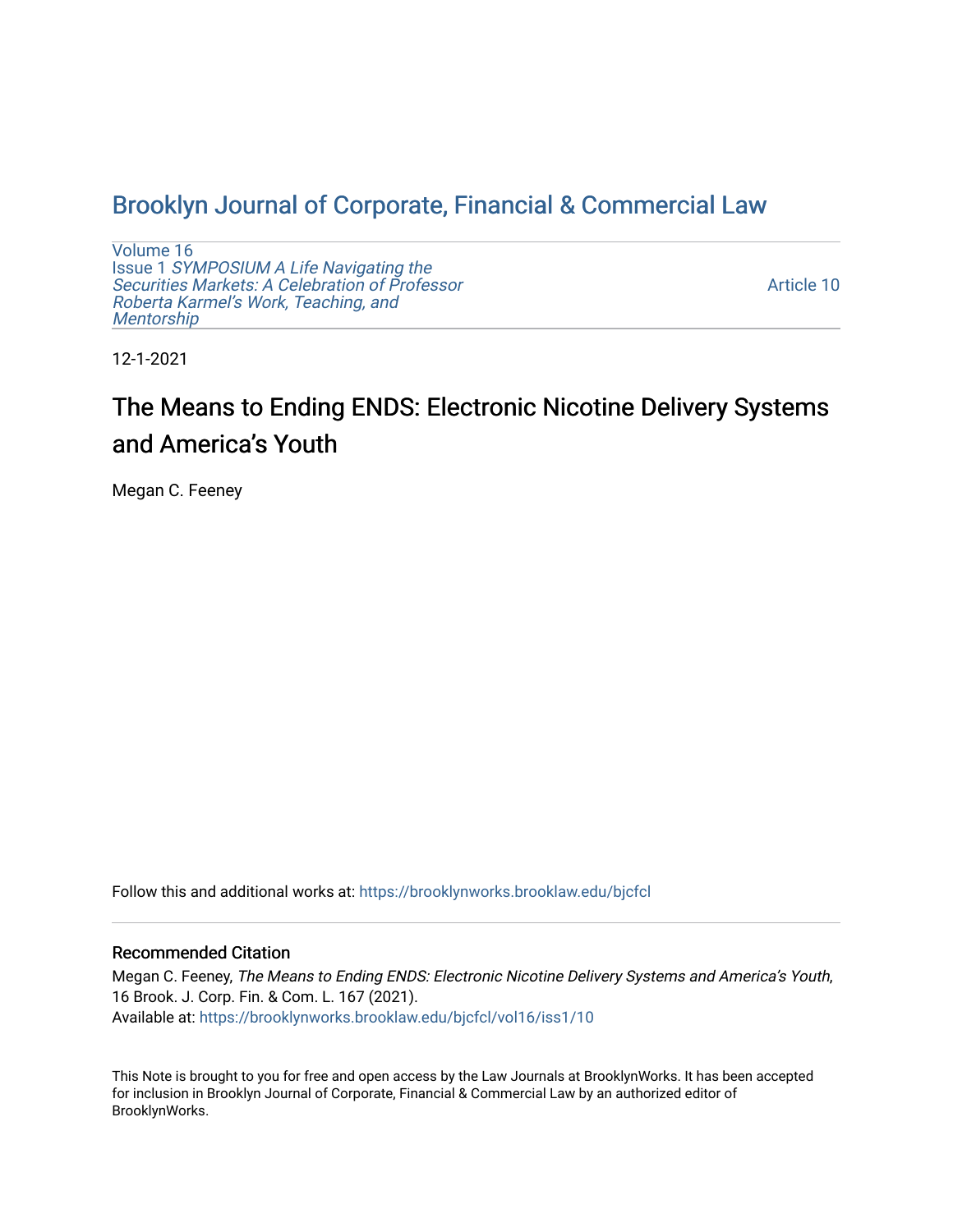# THE MEANS TO ENDING ENDS: ELECTRONIC **NICOTINE DELIVERY SYSTEMS AND AMERICA'S YOUTH**

#### **ABSTRACT**

Electronic Nicotine Delivery Systems (ENDS) have risen in prominence amongst smokers and non-smokers as a way to inhale nicotine since their introduction to the United States in 2006. Often sold in a variety of mouthwatering flavors, ENDS are extremely enticing to both adolescents and adults. Though they are marketed as a safer alternative to combustible cigarettes, these devices have created a growing public health epidemic of nicotine addiction among adolescent users. Ultimately acknowledging the issue in 2020, the Food & Drug Administration (FDA) released guidelines to the nicotine industry and banned the sale of certain flavored ENDS. However, this flavor ban is not as extensive as other state and local laws, as it leaves open loopholes for the industry. Therefore, this paper proposes that the FDA, in its official rulemaking capacity, creates a regulation that prohibits the sale of all flavored ENDS (including menthol flavors) in all forms (including disposable and tank-systems).

#### **INTRODUCTION**

Electronic Nicotine Delivery Systems (ENDS) are the beginning of a lifelong nicotine addiction for many naïve and impressionable adolescents. ENDS-more commonly known as e-cigarettes, vapes, or vaporizers-have risen in prominence amongst smokers and non-smokers as a way to inhale nicotine since their introduction to the United States in 2006.<sup>1</sup> In particular, their popularity amongst middle and high school students is concerningly high.<sup>2</sup> These devices, which deliver nicotine by heating a liquid agent and other ingredients "to create an aerosol that the user inhales,"<sup>3</sup> are contributing to a growing public health epidemic of adolescent e-cigarette use.<sup>4</sup> Specifically, millions of young adults are picking up ENDS and developing harmful nicotine addictions due to their appealing, non-tobacco flavors.<sup>5</sup>

 $4$  *Id* 

<sup>1.</sup> Historical Timeline of Electronic Cigarettes, CONSUMER ADVOCATES FOR SMOKE-FREE ALT. ASS'N (last visited August 22, 2021), http://www.casaa.org/historical-timeline-of-electroniccigarettes/.

<sup>2.</sup> Think E-Cigs Can't Harm Teens Health?, U.S. FOOD & DRUG ADMIN. (last updated Apr. 30, 2020), https://www.fda.gov/tobacco-products/public-health-education/think-e-cigs-cant-harmteens-health

<sup>3.</sup> Vaporizers, E-Cigarettes, and other Electronic Nicotine Delivery Systems (ENDS), U.S. FOOD & DRUG ADMIN. (last updated Sept. 17, 2020), https://www.fda.gov/tobacco-products/ products-ingredients-components/vaporizers-e-cigarettes-and-other-electronic-nicotine-deliverysystems-ends [hereinafter Vaporizers].

<sup>5.</sup> See Teresa W. Wang, et al., E-cigarette Use Among Middle and High School Students -United States, 2020, CTRS. FOR DISEASE CONTROL & PREVENTION (Sept. 9, 2020), https:// www.cdc.gov/mmwr/volumes/69/pdf.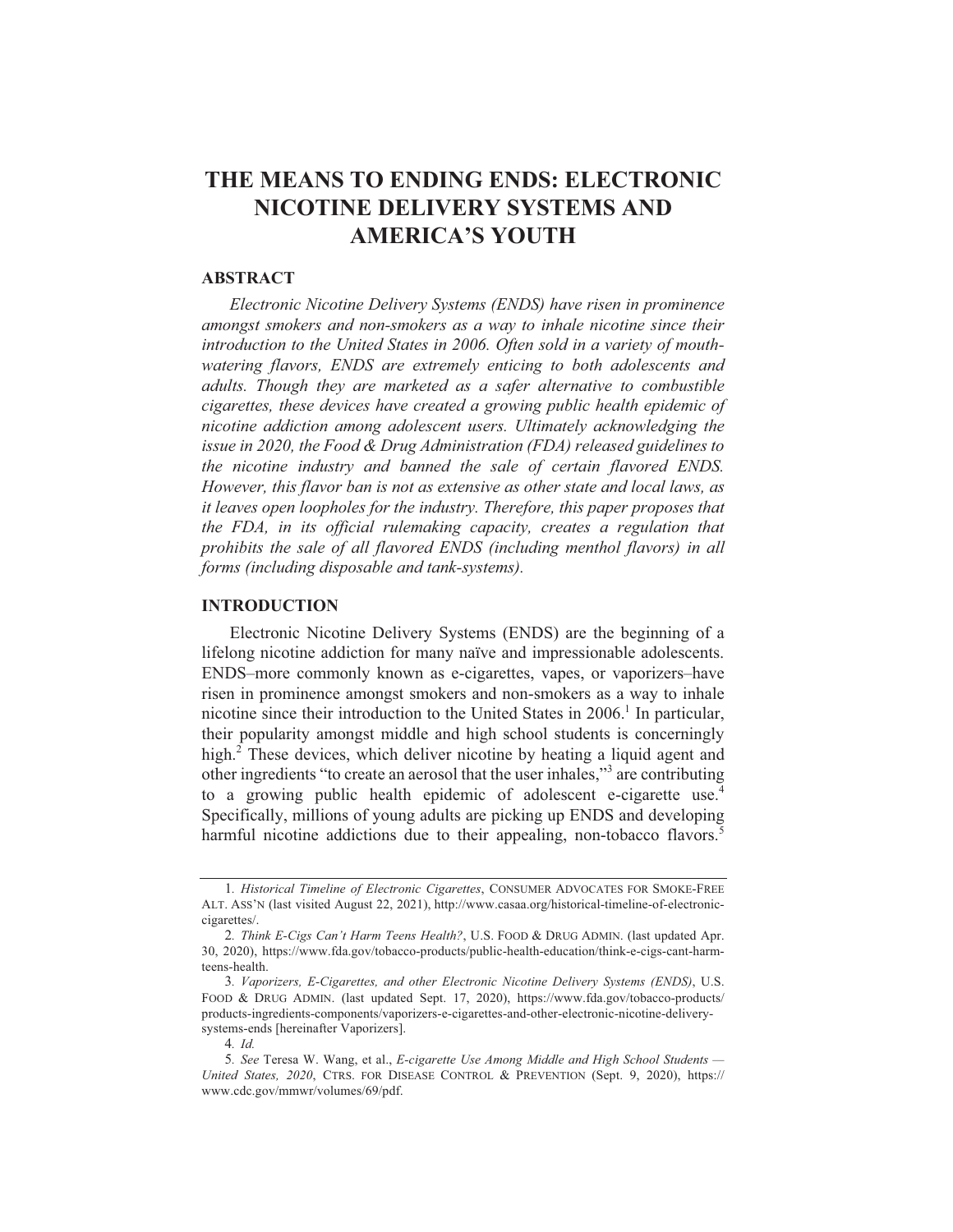Thousands of flavors, such as mint, cinnamon, and almond, and in categories such as "Fruit, Dessert/Candy, Alcohol/Drinks, Snacks/Meals" have been created and sold over the past decade, <sup>6</sup> exacerbating a nicotine-addiction problem amongst youth throughout the country. These delicious and enticing flavors have contributed to one in five high school students using ENDS as of September 2020<sup>7</sup>—making these e-cigarettes "the most commonly used tobacco product among youth in the United States."<sup>8</sup>

ENDS' prominence and popularity can be explained not only by their mouth-watering appeal but also by marketing directives that aim to help cigarette-smoking adults quit by serving as an alternative to the traditional combustible product.<sup>9</sup> Although using ENDS as a replacement for combustible cigarettes is not approved by the U.S. Food and Drug Administration (FDA), the Centers for Disease Control and Prevention (CDC) has acknowledged that "e-cigarettes may help non-pregnant adult smokers if used as a complete substitute for all combustible cigarettes and other smoked tobacco products."<sup>10</sup> This is attractive to combustible cigarette smokers because it is often advertised as a less harmful alternative both to the smoker and to those around the smoker.<sup>11</sup> Yet, despite ENDS not having any known long-term health effects (due to the lack of conclusive data) attributed to their developing stage in the industry,<sup>12</sup> ENDS are composed of known harmful substances like nicotine.<sup>13</sup> Further, ENDS possess "potentially harmful substances," like "heavy metals," including "lead, volatile organic compounds, and cancer-causing agents."<sup>14</sup> Additionally, ENDS have been known to "explode and cause serious injury."<sup>15</sup> Thus,

<sup>6.</sup> Shu-Hong Zhu et al., Four Hundred and Sixty Brands of E-Cigarettes and Counting: Implications for Product Regulation, 23 TOBACCO CONTROL 1113, 1114 (2014).

<sup>7.</sup> See Wang, supra note 5.

<sup>8.</sup> E-Cigarette Use Among Youth and Young Adults: A Report of the Surgeon General, U.S. DEP'T HEALTH & HUMAN SERVS. (2016), https://www.cdc.gov/tobacco/data\_statistics/sgr/e cigarettes/pdfs /2016 sgr entire report 508.pdf.

<sup>9.</sup> MeLisa R. Creamer, PhD, et al, Tobacco Product Use and Cessation Indicators Among Adults — United States, 2018, CTRS. FOR DISEASE CONTROL & PREVENTION (Nov. 15, 2019), https://www.cdc.gov/mmwr/volumes/68/wr/mm6845a2.htm?s cid=mm6845a2 w.

<sup>10.</sup> CTRS. FOR DISEASE CONTROL & PREVENTION, U.S. DEP'T HEALTH & HUM SERVS., ELECTRONIC CIGARETTES WHAT'S THE BOTTOM LINE?, at 4, https://www.cdc.gov/tobacco/basic information/e-cigarettes/pdfs/Electronic-Cigarettes-Infographic.pdf [hereinafter BOTTOM LINE].

<sup>11.</sup> See Rachel Davies, Everything you need to know about switching to vaping, VAPED BY TOTALLY WICKED (Mar. 12, 2020), https://www.totallywicked-eliquid.co.uk/vaped/everythingyou-need-to-know-about-switching-to-vaping/.

<sup>12.</sup> See BOTTOM LINE, supra note 10.

<sup>13.</sup> Id.

<sup>14.</sup>  $Id.$ 

<sup>15.</sup> Erin Brodwin, 11 key findings from one of the most comprehensive reports ever on the health effects of vaping, BUS. INSIDER (Jan. 25, 2018, 10:42 AM), https://www.businessinsider.com/ national-academies-sciences-report-vaping-e-cig-research-health-effects-2017-1-2018-1; see, e.g., Sheila Kaplan, E-Cigarette Exploded in a Teenager's Mouth, Damaging his Jaw, N.Y. TIMES (June 19, 2019), https://www.nytimes.com/2019/06/ecigarettes; Ben Kesslen, Texas man dies after ecigarette explodes in his face, NBC NEWS, (Feb. 6, 2019), https://www.nbcnews.com/news/us-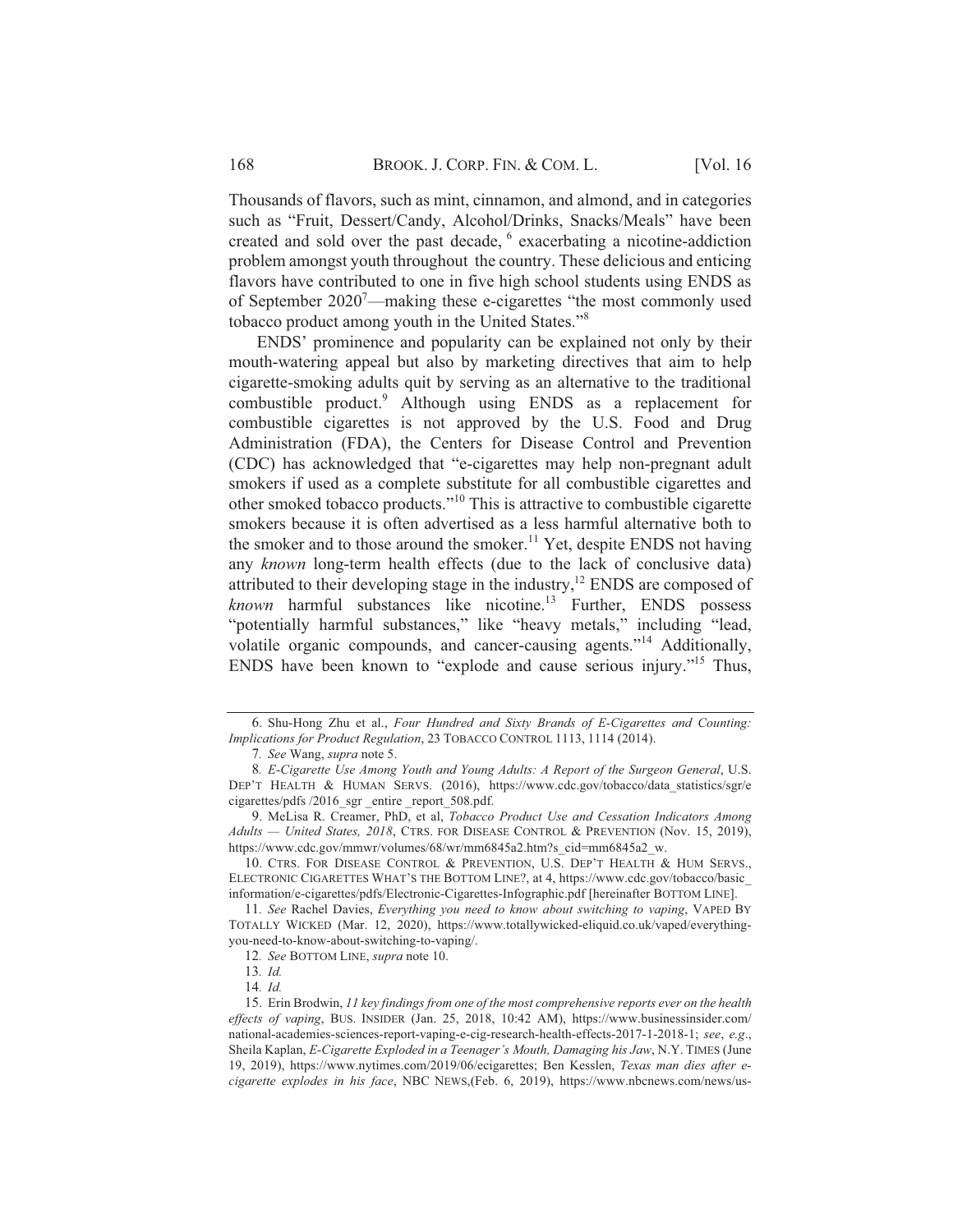ENDS may be a potentially *less harmful* alternative to traditional, combustible and smokeless tobacco products, but by no means are they harmless.

Despite ENDS being a *potential* tool in assisting adult combustible cigarette users to quit, ENDS offer serious harmful effects to youth users.<sup>16</sup> In response, legislatures at both the state<sup>17</sup> and federal levels have enacted rules and regulations limiting—and even banning—flavored ENDS.<sup>18</sup> For example, in August 2020, the governor of California signed SB 793, an unanimously passed Senate bill that bans all flavored tobacco products.<sup>19</sup> This bill, an addendum to the Stop Tobacco Access to Kids Enforcement (STAKE) Act, bans all flavored tobacco products, including mentholflavored<sup>20</sup> products.<sup>21</sup> This is a similar law to the legislation passed in Massachusetts in June 2020 that ended the sale of all flavored tobacco, including menthol products.<sup>22</sup> There are other states that have enacted similar, but less encompassing laws, therefore both of these laws serve to act as an example to "other states and the entire nation." <sup>23</sup> Specifically, in New York, disposable e-cigarettes are still permitted to be sold;<sup>24</sup> in Maryland, menthol products are still permitted to be sold;<sup>25</sup> and in Rhode Island, tobacco retailers and other adult-only retailers are exempt from the flavor ban.<sup>26</sup>

19. Stanton A. Glantz, Gov Newsom signs Calif ban on sales of flavored tobacco products, CTR. TOBACCO CONTROL RSRCH. & EDUC. (Aug. 31, 2020), https://tobacco.ucsf.edu/gov-newsomsigns-calif-ban-sales-flavored-tobacco-products-0.

21. S.B. 793 (Cal. 2020).

22. Statement of Matthew L. Myers, President, Campaign for Tobacco-Free Kids, Today Massachusetts Makes History as the First State to End the Sale of All Flavored Tobacco Products, Including Menthol, CAMPAIGN FOR TOBACCO-FREE KIDS (June 1, 2020), https://www.tobaccofree kids.org/press-releases/massachusetts-flavor-ban.

news/man-dies-after-e-cigarette-explodes-his-face; Jacqueline Howard & Tina Burnside, Florida man dies in e-cigarette explosion, police say, CNN HEALTH (May 15, 2018), https://www.cnn.com/2018/05/15/health/electronic-cigarette-explosion-death-bn/index.html.

<sup>16.</sup> Creamer, supra note 9.

<sup>17.</sup> States and Tribes Stepping in to Protect Communities from the Dangers of E-cigarettes: Actions and Options (2020), PUB. HEALTH L. CTR. (last updated Feb. 25, 2020), https:// publichealthlawcenter.org/stepping-protect-communities-dangers-e-cigarettes-actions-andoptions.

<sup>18.</sup> Laura Bach, State & Localities That Have Restricted The Sale of Flavored Tobacco Products, CAMPAIGN FOR TOBACCO-FREE KIDS (Sept. 18, 2020), https://www.tobaccofreekids.org /assets/factsheets/0398.pdf.

<sup>20.</sup> Menthol is a minty-like flavor additive that is often put in tobacco products to reduce the "harshness, bitterness, and astringency" of tobacco. Menthol and other Flavors in Tobacco Products, U.S. FOOD & DRUG ADMIN. (Last updated Jan. 3, 2020), https://www.fda.gov/tobaccoproducts/products-ingredients-components/menthol-and-other-flavors-tobacco-products. It is used in cigarettes, ENDS, cigars, hookah tobacco and smokeless tobacco products, such as dip, chew and snuff and is more likely to be used by younger as opposed to older smokers. Id.

<sup>23.</sup> See id.

<sup>24.</sup> See id.

<sup>25.</sup> Out of Flavor: Updates on Flavor Ban Legislation and Litigation, PUB. HEALTH L. CTR. (Jul. 29, 2020), https://www.publichealthlawcenter.org//files/Out-of-Flavor-Updates-on-Flavor-Ban-Legislation-and-Litigation.pdf.

<sup>26.</sup> Bach, supra note 18.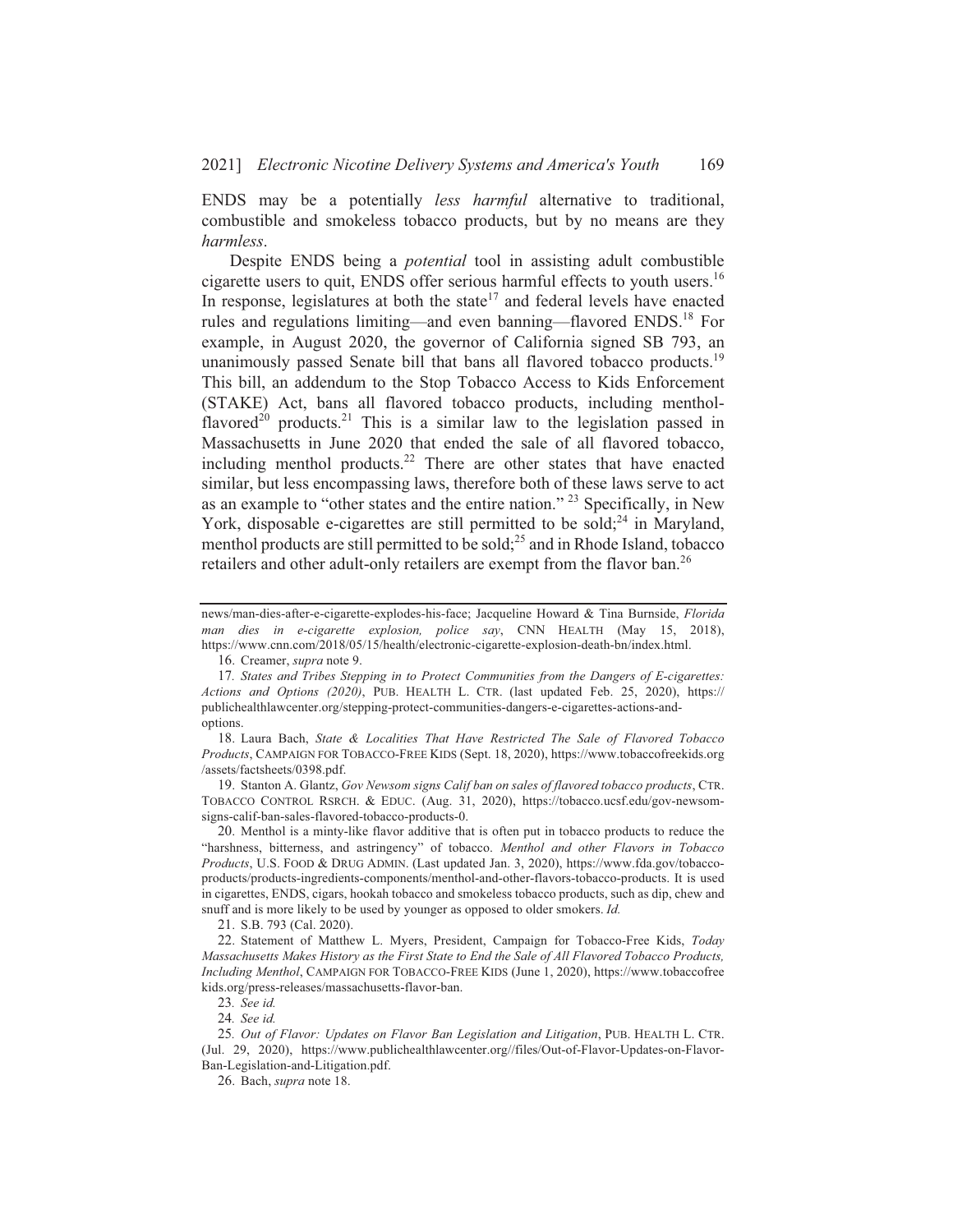Additionally, in January 2020, the FDA passed a similar, but not as extensive flavored ENDS regulation.<sup>27</sup> Pursuant to the FDA's flavor ban,<sup>28</sup> retailers are prohibited from selling cartridge-based ENDS if they contain a flavor.<sup>29</sup> The FDA's flavor ban notably excludes enforcement actions against menthol-flavored and non-cartridge-based ENDS, meaning disposable or tank system products are not banned.<sup>30</sup> The flavor ban comes in the form of "Guidance for the Industry" from the FDA, which means that rather than going through the official rulemaking process, the FDA stated in the Guidance that it will prioritize enforcement resources "with respect to certain illegally marketed ENDS products."<sup>31</sup> Specifically, the FDA "will prioritize enforcement of flavored, cartridge-based ENDS products (other than tobacco- and menthol-flavored products), which are produced primarily by large manufacturers."<sup>32</sup> The FDA highlighted in its Guidance that the "policy should have minimal impact on small manufacturers  $(e.g.,\n$  vape shops) that primarily sell non-cartridge based ENDS products, unless they market to youth or fail to take adequate measures to prevent youth access."<sup>33</sup> The FDA defines cartridge-based ENDS as "a type of ENDS product that consists of, includes, or involves a cartridge or pod that holds liquid that is to be aerosolized through product use."<sup>34</sup> This means that other types of ENDS, such as disposable ENDS, and tank or mod systems, which are larger devices that contain a refillable aerosol cartridge named a pod,<sup>35</sup> are exempt from the FDA flavor ban.

This epidemic of adolescent e-cigarette use became even more concerning when the COVID-19 pandemic entered the United States,

<sup>27.</sup> FDA finalizes enforcement policy on unauthorized flavored cartridge-based e-cigarettes that appeal to children, including fruit and mint, U.S. FOOD & DRUG ADMIN. (Jan. 2, 2020), https://www.fda.gov/news-events/press-announcements/fda-finalizes-enforcement-policyunauthorized-flavored-cartridge-based-e-cigarettes-appeal-children.

<sup>28.</sup> Although the FDA has denied that this is a "ban" on flavored ENDS, this Note will refer to any restriction on flavored ENDS sale or production as a "flavor ban." U.S. DEP'T HEALTH & HUM SERVS., U.S. FOOD & DRUG ADMIN, CTRS. FOR TOBACCO PRODUCTS, ENFORCEMENT PRIORITIES FOR ELECTRONIC NICOTINE DELIVERY SYSTEMS AND OTHER DEEMED PRODUCTS ON THE MARKET WITHOUT PREMARKET AUTHORIZATION, GUIDANCE FOR INDUSTRY 37 (April 29, 2020), https://www.fda.gov/media/133880/download [hereinafter GUIDANCE].

<sup>29.</sup> This law was primarily aimed at combatting the popularity of refillable cartridge-based ENDS, such as Juul, amongst adolescents. See Laura Bach, JUUL and Youth: Rising E-Cigarette Popularity, CAMPAIGN FOR TOBACCO-FREE KIDS (Sept. 21, 2021), https://www.tobaccofree kids.org/assets/factsheets/0394.pdf.

<sup>30.</sup> Sheila Kaplan, Teens Find a Big Loophole in the New Flavored Vaping Ban, N.Y. TIMES (Jan. 31, 2020), https://www.nytimes.com/2020/01/31/health/vaping-flavors-disposable.html.

<sup>31.</sup> GUIDANCE, supra note 28.

<sup>32.</sup> Id. at 18.

 $33. \text{Id.}$ 

<sup>34.</sup> Id.

<sup>35.</sup> See VAPORIZERS, supra note 3.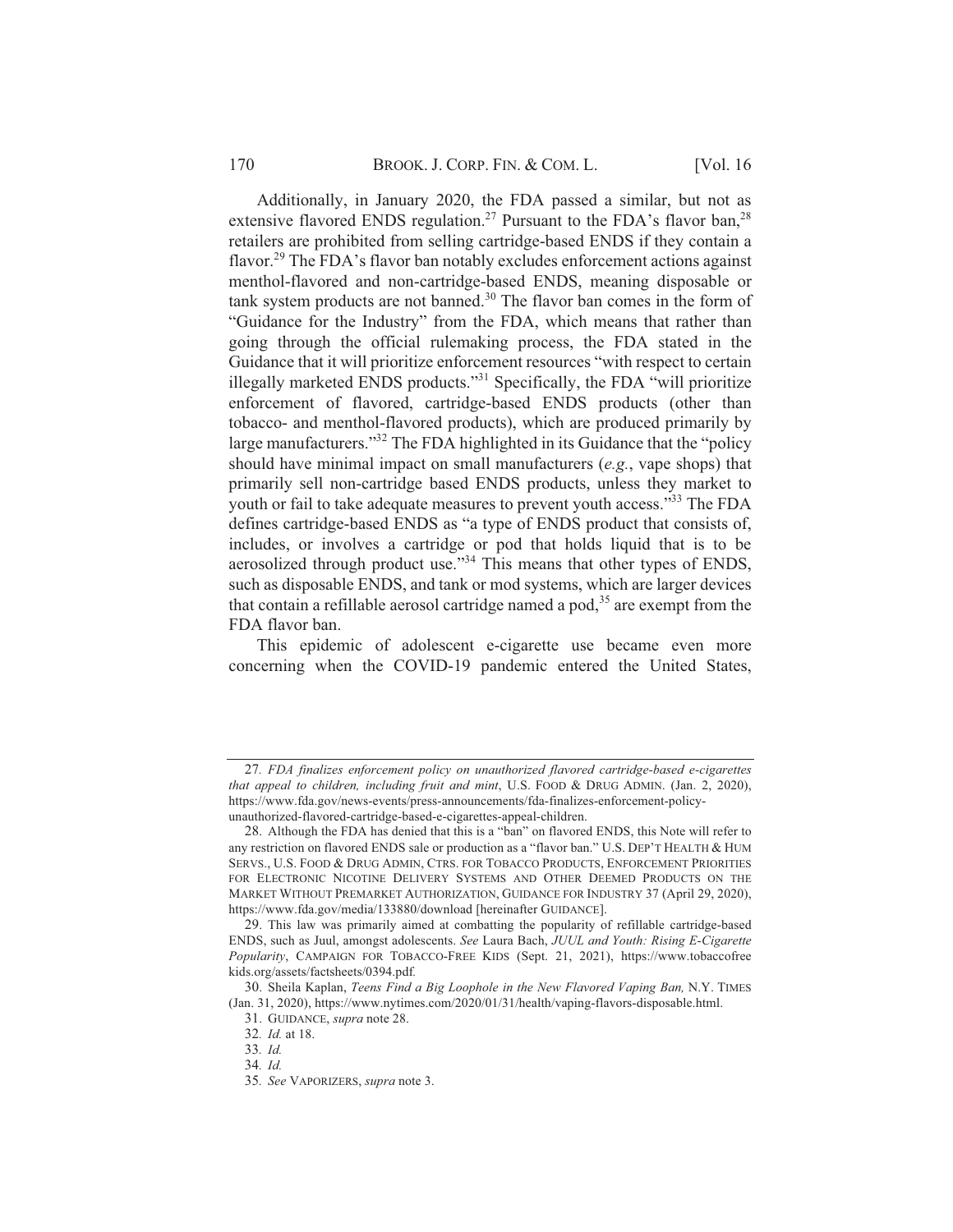signaling many groups to call for more robust rules from the FDA.<sup>36</sup> Most significantly, studies have shown that there is a connection between ecigarette use and COVID-19 risk that exposes ENDS users to "not just a small increase in risk."<sup>37</sup> According to a study done by the Journal of Adolescent Health, young adults ages thirteen to twenty-four were five times more likely to be diagnosed with COVID-19, and dual-users, those who had used ecigarettes and combustible cigarettes, were 4.7 times more likely to exhibit symptoms.<sup>38</sup> Additionally, according to a peer-reviewed meta-analysis of nineteen studies done by the UCSF Center for Tobacco Control Research and Education, "smoking was associated with more than a doubling of odds of disease progression in people who had already developed COVID."39 Although this study has not been confirmed by the FDA or the CDC, both agencies, along with the Surgeon General, have advised the public to "add" stop smoking, vaping and avoiding secondhand exposure to their list of important [COVID-19] preventative measures."<sup>40</sup> The COVID-19 pandemic also brought complications to the enforcement capabilities set out by the FDA. Most notably, the FDA had to suspend in-person inspection activities, including as retail compliance checks and vape shop inspections, and has instead resorted to sending out warning letters and focusing on internet monitoring.<sup>41</sup>

The big push for flavor bans has inevitably been followed by pushback from interested parties, such as tobacco retailers and manufacturers, and even smaller vape shops, whose businesses could be impacted by recent flavor ban ordinances.<sup>42</sup> The pushback has come in all shapes and sizes—it has included non-litigious campaigns such as "We Vape, We Vote;"<sup>43</sup> litigious action, such as the R.J. Reynolds' challenges to both Minnesota and California

<sup>36.</sup> Stanton A. Glantz, Vaping linked to COVID-19 risk in teens and young adults, CTR. FOR TOBACCO CONTROL RES. & EDUC. (Aug. 11, 2020), https://tobacco.ucsf.edu/vaping-linked-covid-19-teens-and-young-adults.

<sup>37.</sup> Id.

<sup>38.</sup> Id.

<sup>39.</sup> Stanton A. Glantz, Reduce your risk of serious lung disease caused by corona virus by quitting smoking and vaping, CTR. TOBACCO CONTROL RSRCH. & EDUC. (Aug. 11, 2020), https:// tobacco.ucsf.edu/reduce-your-risk-serious-lung-disease-caused-corona-virus-quitting-smokingand-vaping.

<sup>40.</sup> Id.

<sup>41.</sup> FDA Notifies Companies, Including Puff Bar, to Remove Flavored Disposable E-Cigarettes and Youth-Appealing E-Liquids from Market for Not Having Required Authorization, U.S. FOOD & DRUG ADMIN. (July 20, 2020), https://www.fda.gov/news-events/press-announcements/fdanotifies-companies-including-puff-bar-remove-flavored-disposable-e-cigarettes-and-youth.

<sup>42.</sup> See Thomas Briant, 3 Lawsuits that Challenge Local Flavor Bans, CSP (Jun. 26, 2020), https://www.cspdailynews.com/tobacco/3-lawsuits-challenge-local-flavor-bans#page=3.

<sup>43.</sup> Abby Goodnough, et al., With Partial Flavor Ban, Trump Splits the Difference on Voting, N.Y. TIMES (Jan. 2, 2020), https://www.nytimes.com/2020/01/02/health/flavor-ban-e-cigarettes. html?searchResultPosition=2.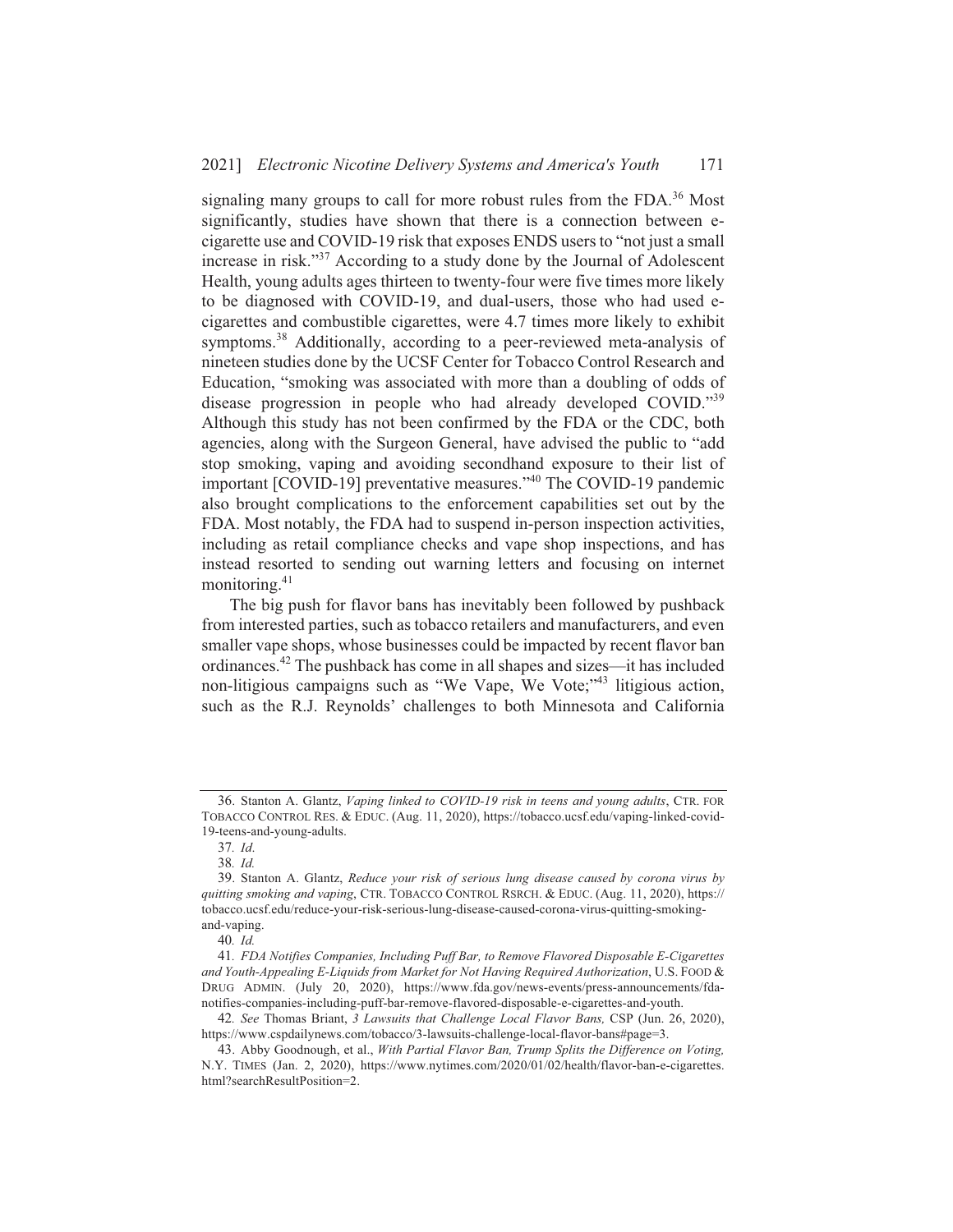rules;<sup>44</sup> and legislative lobbying, such as comments submitted to the FDA in response to its Guidance policy.<sup>45</sup> Additionally, since the FDA did not go through the official rulemaking process in accordance with the Administrative Procedures Act  $(APA)^{46}$  and instead established its power to prohibit flavored e-cigarettes through an already existing rule,<sup>47</sup> many pro-ENDS groups have argued that the FDA's Guidance is improper stating the "FDA is bypassing the requirement[s]" of making an official regulation.<sup>48</sup> Pro-ENDS groups have submitted comments to the FDA, arguing that in order to make a rule such as the one established in the Guidance, the FDA must perform certain necessary analyses, such as the cost-benefit analysis and analysis of the rule's impact on small businesses pursuant to the APA.<sup>49</sup> For retailers and manufacturers, concerns are mounting over sale reductions and companies' abilities to "maintain the value of any brand."<sup>50</sup> Therefore, it is likely that these pro-ENDS groups' challenges to both the FDA's and statelevel flavor bans are just beginning and that the ENDS industry will continue to fight these restrictions on their products.

With all these flavor ban challenges, the need for more robust flavor bans from the FDA is more crucial than ever. In order to best combat against the epidemic of adolescent ENDS usage and the risks posed by COVID-19, the FDA should initiate the rulemaking process and ban all flavored tobacco products—including menthol products and non-cartridge-based products to create uniformity on this issue across all states in the U.S. and to ensure that a flavored ENDS ban will be upheld in court.

This Note highlights the risks associated with adolescent ENDS usage, discusses the authority of the federal government to create regulations on tobacco products, identifies the challenges to current laws, and proposes new, more vigorous legislation for flavored ENDS in order to combat these issues. Part I of this Note contemplates the legal history of government regulation of tobacco products and discusses the FDA's regulatory power as it pertains to ENDS. Part II of this Note highlights the key players in the fight for and against flavor bans and briefly identifies the strategies and motivations on both sides. Part III discusses the current regulatory environment such as the

<sup>44.</sup> Jack Queen, Tobacco Cos. Strike Out in Challenge To City Flavor Ban, LAW 360 (Sept. 2, 2020), https://plus.lexis.com/document/.

<sup>45.</sup> GUIDANCE, *supra* note 28.

<sup>46.</sup> The APA is a law that governs the general procedures for various types of rulemaking and applies to all agencies, including the FDA. TODD GARVEY, A BRIEF OVERVIEW OF RULEMAKING AND JUDICIAL REVIEW CONG. RSCH. SERV., R41546, (Mar. 27, 2017), https://fas.org/sgp/crs/ misc/R41546.pdf. The APA provides for procedures regarding formal rulemaking, as well as informal rulemaking, also known as notice-and-comment. Id.

<sup>47.</sup> GUIDANCE, supra note 28.

<sup>48.</sup> See id. at 33.

<sup>49.</sup> Id.

<sup>50.</sup> Tobacco Industry, Health Groups Meeting with OMB On FDA Flavor Ban, Law 360 Legal News (Nov. 6, 2019), https://plus.lexis.com/document/?pdmfid=1530671&crid=136b478c-fb63-440d-afb6-%3A5XFB-SCW1-.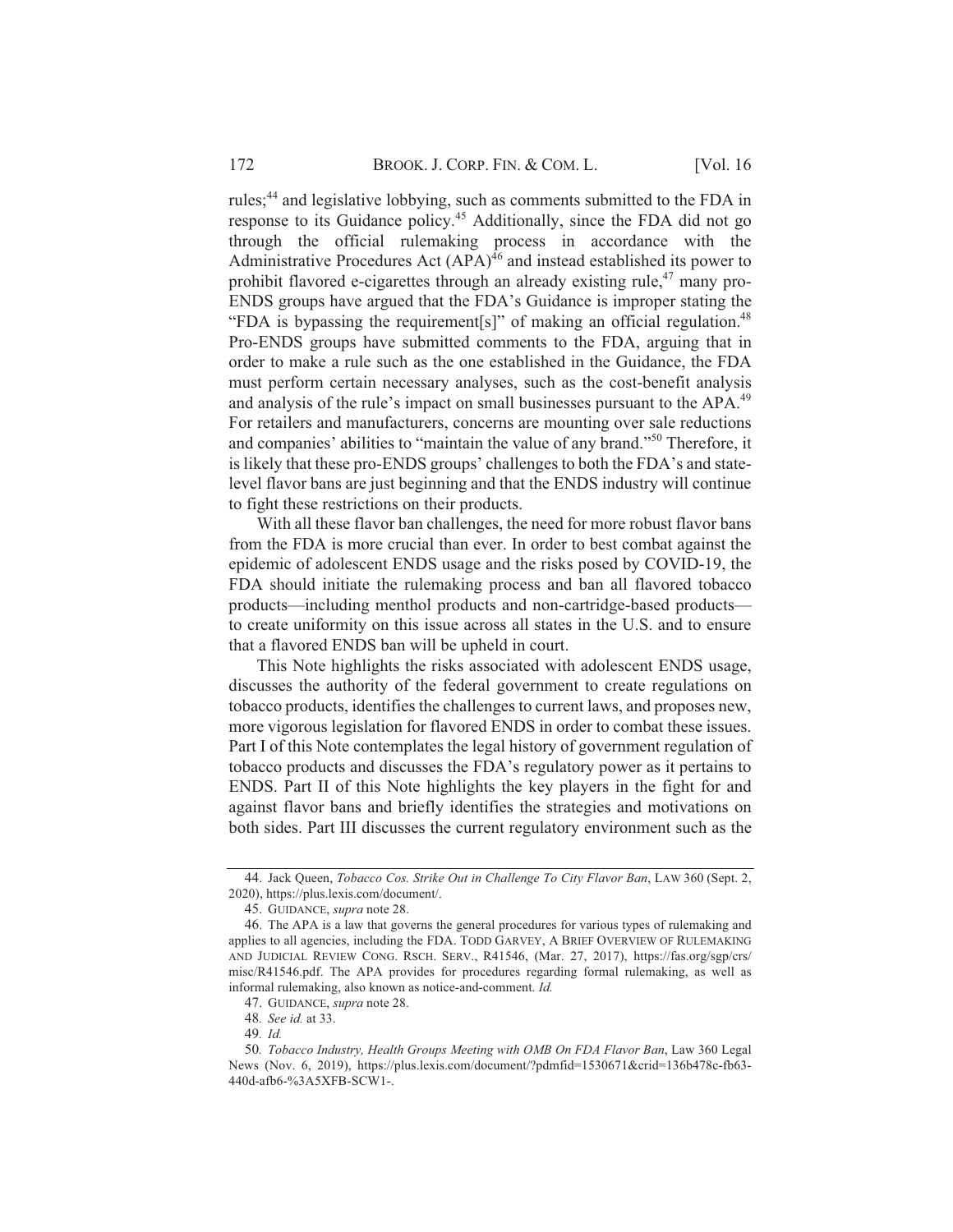California flavor ban, other state and local bans and proposed menthol bans. It also highlights the industry's strong showing of opposition to all these bans, discusses the current federal regulations on flavored ENDS and highlight the current framework's weaknesses. Lastly, Part IV of this Note proposes an expansion of FDA regulations on flavored ENDS in order to combat the current ENDS epidemic amongst adolescents, the growing concern with its association of negative impacts by COVID-19 and to ensure sustainability of flavored ENDS restrictions.

# **I: THE FDA'S REGULATORY POWER OF TOBACCO PRODUCTS AND ENDS**

# A. RULEMAKING POWER THROUGH THE ADMINISTRATIVE **PROCEDURES ACT**

The FDA has the authority to make rules under the APA.<sup>51</sup> Typically, this results in the FDA engaging in a more common, informal form of rulemaking, known as the notice-and-comment rulemaking procedure.<sup>52</sup> Through this process, the FDA, in an effort to encourage participation and feedback from the public,<sup>53</sup> provides the public "with adequate notice of a proposed rule" and provides "interested persons with a meaningful opportunity to comment on the proposed rule" through written submissions.<sup>54</sup> Then, considering the public's feedback, and any relevant scientific or empirical evidence, either terminates the rulemaking process or issues a final rule.<sup>55</sup> Once the FDA issues a final rule, it will acknowledge the comments that were submitted during the comment period and the final rule will be published in *The Federal Register*, with a codified version of the rule published in the Code of Federal Regulations under Title 21.<sup>56</sup>

## **B. THE FDA'S EARLY, FAILED ATTEMPTS AT REGULATING TOBACCO**

In 1995, after decades of refusing to regulate tobacco products, the FDA proposed legislation that would give it the power to regulate tobacco products under its power to regulate "drugs" pursuant to the Food, Drug & Cosmetics Act (FDCA).<sup>57</sup> The FDA determined that since nicotine is a drug, and since combustible cigarettes and smokeless tobacco products deliver that drug to

<sup>51.</sup> See Administrative Procedure Act, 5 U.S.C. § 553 (2012).

<sup>52.</sup> GARVEY, supra note 46.

<sup>53.</sup> Id.

<sup>54.</sup> Id.

<sup>55.</sup> U.S. FOOD & DRUG ADMIN., FDA RULES & REGULATIONS (2018), https://www.fda.gov/ regulatoryinformation/rulesregulations/htm.

<sup>56</sup>  $Id$ 

<sup>57.</sup> William Tilburg, et al., FDA Regulation of Electronic Nicotine Delivery Systems and the "Deeming" Rule: What's Left for the States?, 20 J. HEALTH CARE L. & POL'Y 27, 48 (2017).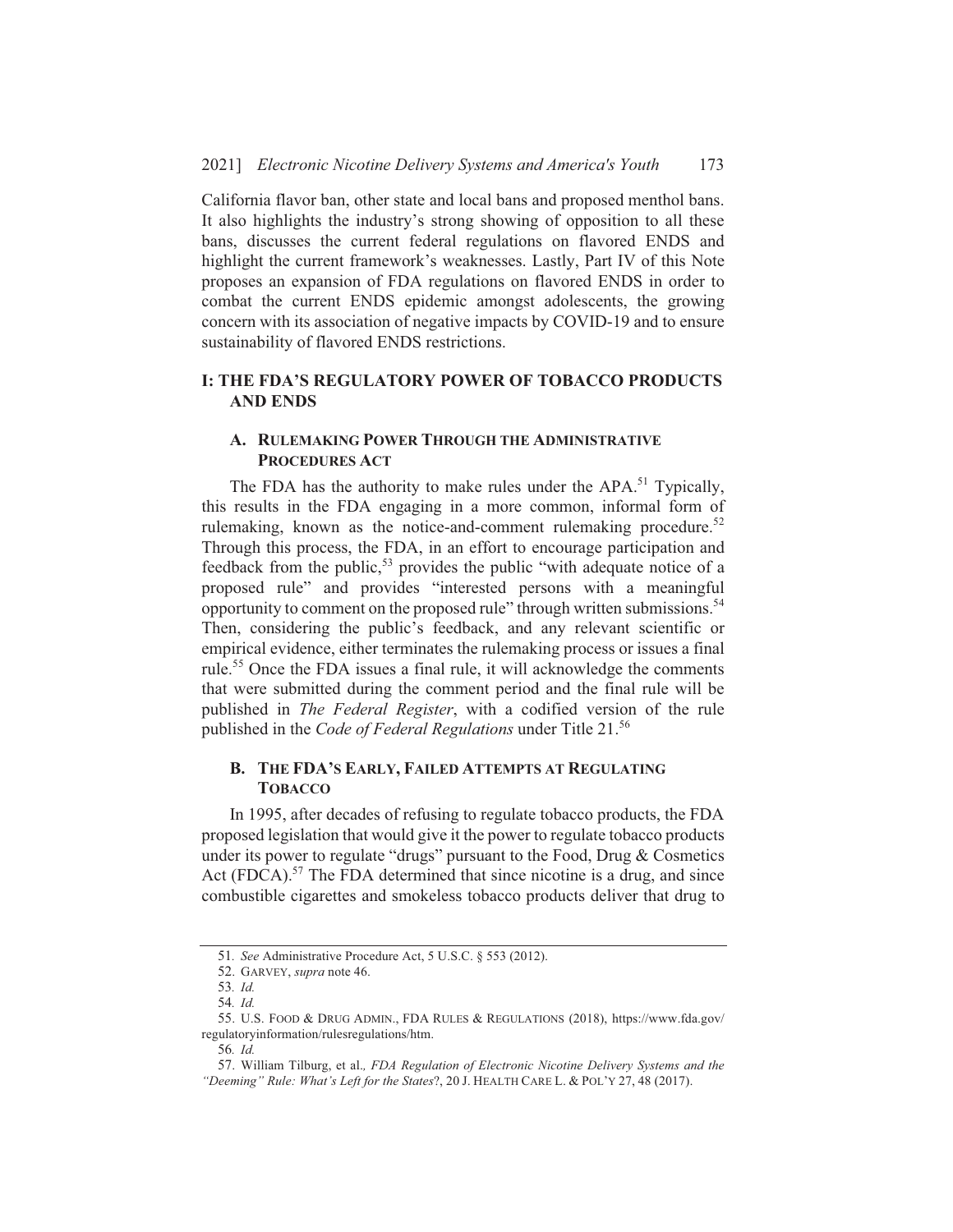the body, that it had authority to create regulations that would prevent tobacco use through the "drug-device" provision within the FDCA.<sup>58</sup> Five years later, in FDA v. Brown & Williamson Corp., the Supreme Court of the United States rejected this determination and held that the FDA did not have the authority to regulate tobacco under the FDCA.<sup>59</sup> The Supreme Court reasoned that to interpret the term "drug" in this way is "clearly contrary to congressional intent"<sup>560</sup> and thus concluded that Congress meant to "exclude" tobacco products from the FDA's jurisdiction."<sup>61</sup>

Ten years after Brown & Williamson Corp., in Smoking Everywhere, Inc., the FDA was back in court defending its regulation of tobacco products when it attempted to restrict the sale of e-cigarettes through barring shipments of those products from China <sup>62</sup> The FDA determined that it had the power to restrict the import of e-cigarettes because they were an "unapproved drug-device combination under the [FDCA]"<sup>63</sup> and defended its action by distinguishing the decision in Brown Williamson Corp. by arguing it did not apply to e-cigarettes.<sup>64</sup> The plaintiff e-cigarette companies, in Smoking Everywhere, Inc., argued that e-cigarettes are the "functional" equivalent" to cigarettes and, therefore, the decision in Brown Williamson Corp. applied.<sup>65</sup> The D.C. District Court sided with the e-cigarette companies, granting a huge win for the ENDS industry as it held that the FDA could not regulate e-cigarettes under the drug device provision in the FDCA.<sup>66</sup> Affirming this decision in 2009, less than a year after Smoking Everywhere, Inc. in Sottera, Inc. v. FDA, the U.S. Court of Appeals for the D.C. Circuit held that under the drug-device provision of the FDCA, the FDA only had jurisdiction to regulate tobacco products which claimed therapeutic effect.<sup>67</sup>

# C. THE FAMILY SMOKING PREVENTION AND TOBACCO CONTROL **ACT (TCA)**

The FDA's failed attempts at regulating traditional tobacco products and ENDS would be remedied in 2009 and 2016, respectively, when the  $TCA^{68}$ 

<sup>58.</sup> Matti Rose Vagnoni, The Vapes of Wrath: Why the FDA should ban fruity and sweet flavored e-liquids to preclude adolescent use of e-cigarettes, 71 ADMIN. L. REV. 277, 284 (2019).

<sup>59.</sup> FDA v. Brown & Williamson Corp., 529 U.S. 120, 156 (2000).

<sup>60.</sup> Id. at 130.

<sup>61.</sup> Id. at 143.

<sup>62.</sup> See Smoking Everywhere, Inc. v. United States FDA, 680 F. Supp. 2d 62 (D.C. Cir. 2010).

<sup>63.</sup> *Id.* at 63.

<sup>64.</sup> Id. at 67.

<sup>65.</sup> Id. at 66.

<sup>66.</sup> See id. at 71.

<sup>67.</sup> Sottera, Inc. v. FDA, 627 F.3d. 891, 898-99 (D.C. Cir. 2010).

<sup>68.</sup> See Family Smoking Prevention and Tobacco Control Act, Pub. L. No. 111–31, § 3(4)  $(2009).$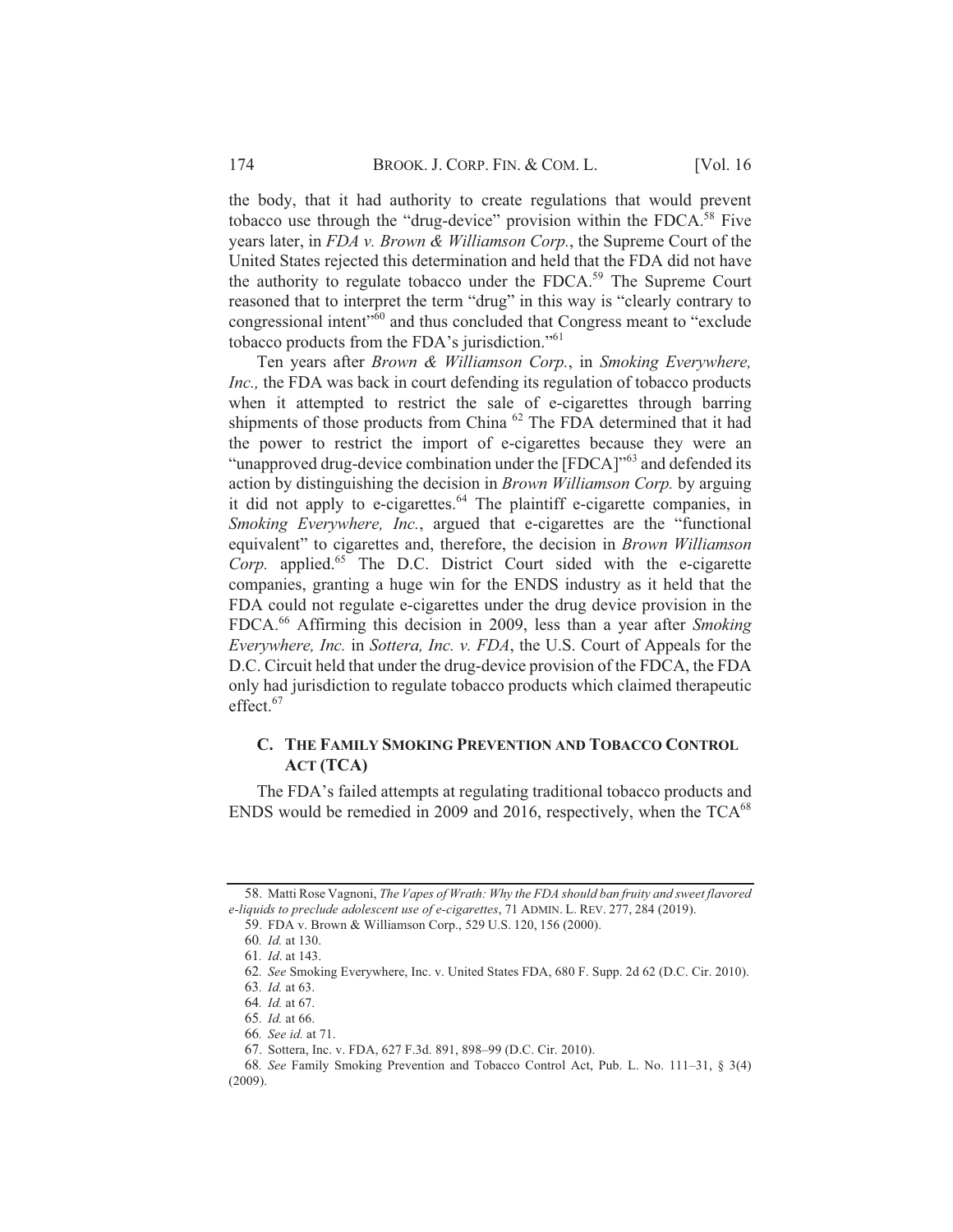and the Deeming Rule<sup>69</sup> were enacted under the Obama Administration. In 2009, when Congress passed the TCA, it granted the FDA the power "to regulate the manufacture, marketing, and distribution of cigarettes, cigarette tobacco, roll-your-own (RYO) tobacco, and smokeless tobacco products to protect the public health and to reduce tobacco use by minors."<sup>70</sup> In addition to this authority, the TCA gave the FDA the "authority to issue regulations" deeming other products that meet the statutory definition of a tobacco product to be subject" to Chapter IX of the FDCA.<sup>71</sup> Thus, although the TCA was silent on the FDA's regulatory power over ENDS, this law gave the FDA the ability to deem this product a "tobacco product" in the future.  $^{72}$ 

### D. THE DEEMING RULE AND PRE-MARKET REVIEW

In 2016, the FDA issued the Deeming Rule that deemed "all products" that meet the statutory definition of a tobacco product," with the exclusion of those products' accessories, as "subject to [the] FDA's tobacco product authority."<sup>73</sup> The Deeming Rule extended the umbrella of regulatory power to all ENDS products.<sup>74</sup> By enacting the Deeming Rule, the FDA made ENDS subject to the pre-market authorization requirements in Section 910 in Chapter IX of the FDCA.<sup>75</sup> Section 910 imposes pre-market requirements for "new tobacco products," which are products that were "not commercially marketed in the United States as of February 15, 2007."<sup>76</sup> In doing a review of a product, the FDA conducts science-based testing to determine if it is "appropriate for the protection of public health with respect to the risks and benefits to the population as a whole."<sup>77</sup> The Deeming Rule noted that it would delay the enforcement of failure to meet this requirement during the submission and application processes for pre-market review, but noted that this delay did not apply to any products that were not already on the market as of August 8, 2016.<sup>78</sup> "Industry experts claim premarket approval would be

<sup>69.</sup> Deeming Tobacco Products To Be Subject to the Federal Food, Drug, and Cosmetic Act, as Amended by the Family Smoking Prevention and Tobacco Control Act; Restrictions on the Sale and Distribution of Tobacco Products and Required Warning Statements for Tobacco Products, 81 Fed. Reg. 28, 974 (May 10, 2016).

<sup>70.</sup> GUIDANCE, supra note 28.

<sup>71.</sup> Id.

<sup>72.</sup> Rosanne B. Termini, A Look Back at the Evolution of the Family Smoking Prevention and Tobacco Control Act and the Present-Day Impact on 'Overlooked and Belated Issues' - Electronic Nicotine Delivery Systems and the Youth Epidemic, Menthol, Graphic Warnings and Corrective Statements, 17 IND. HEALTH L. REV. 107, 109 (2020).

<sup>73.</sup> GUIDANCE, supra note 28.

<sup>74.</sup> Id.

<sup>75.</sup> Id.

<sup>76.</sup> Id.

<sup>77.</sup> Id.

<sup>78.</sup> Id.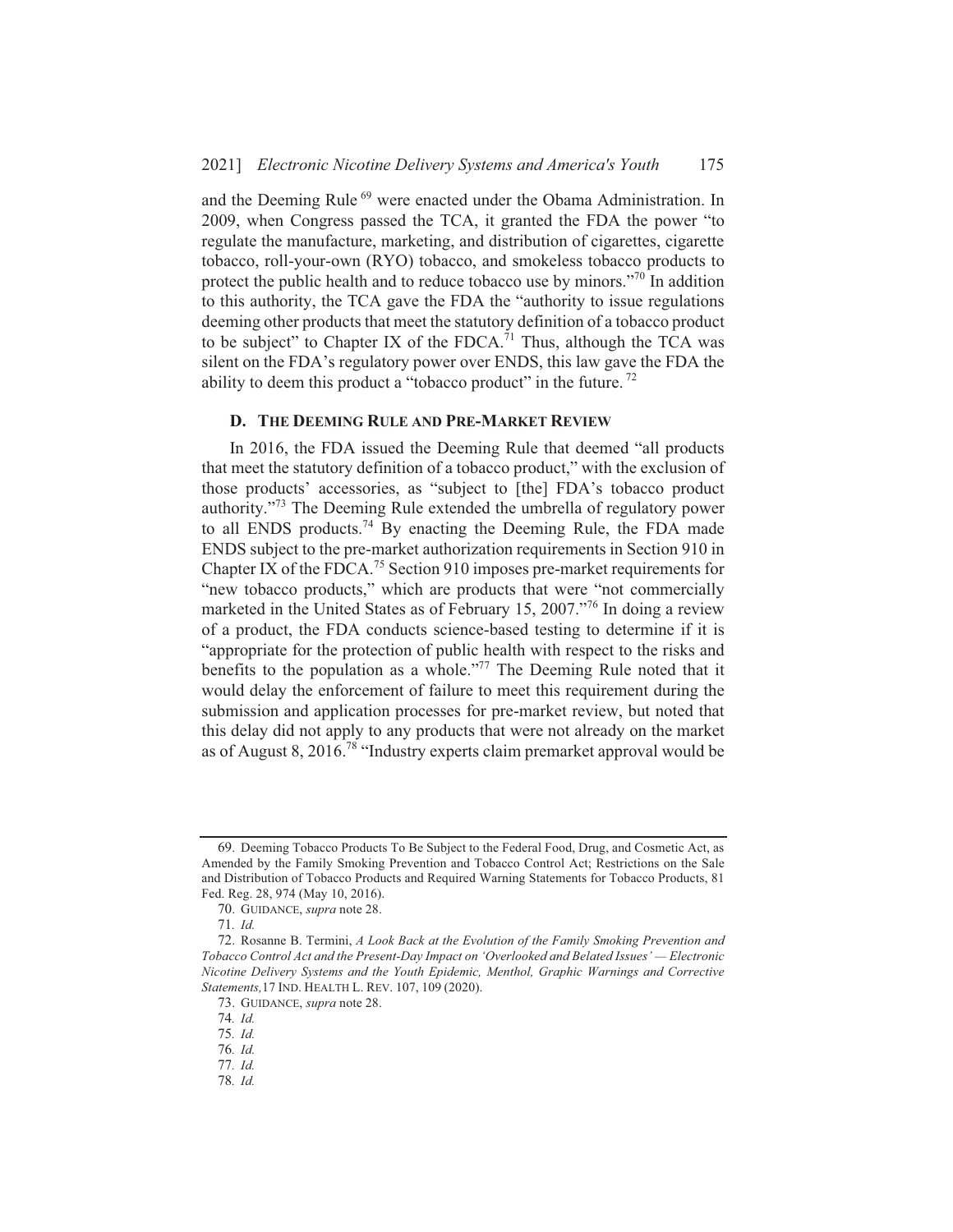catastrophic for the ENDS market"<sup>79</sup> since the approval process is so costly. 80

#### E. CHALLENGES TO ENDS BEING "DEEMED" TOBACCO

With the Deeming Rule in effect, the ENDS industry attempted to push back on the regulatory power of the FDA in this regard, but with little success. Specifically, pro-ENDS groups brought lawsuits against the FDA claiming both that it exceeded its statutory power, and that the existence of this power is unconstitutional. For example, in Nicopure Labs, LLC v. FDA, Nicopure, a manufacturer of e-cigarettes, brought an action against the FDA claiming that the FDA exceeded its statutory authority under the FDCA and TCA.<sup>81</sup> Nicopure claimed that the deeming decision was "arbitrary and capricious and should be set aside under the [APA]."<sup>82</sup> The D.C. District Court held that the FDA acted within its statutory authority, given the broad power granted to it by Congress under the TCA.<sup>83</sup> Additionally, it held that because the rule was reasonable and supported by the record, that it was not arbitrary and capricious.<sup>84</sup> Moreover, in *Big Time Vapes, Inc. v. FDA*, Big Time Vapes, a small-business manufacturer and retailer of ENDS, challenged Congress' delegation of the authority to the FDA to deem what products should be governed by the TCA.<sup>85</sup> Big Time Vapes claimed that this delegation was unconstitutional, and asked the court to enjoin the FDA from exercising its authority to regulate ENDS products.<sup>86</sup> The Fifth Circuit held this suit was properly dismissed by the district court in part because the deeming authority was "plainly limited" by Congress and it "restricted the [Secretary of Health and Human Services'] discretion by making many of the key regulatory decisions itself.<sup>87</sup>

# **II: THE STAKES**

#### A. OPPONENTS OF FLAVOR BANS

Opponents of the current ENDS flavor bans, namely big tobacco companies and small retail vape shops, have argued that these bans are harmful not only to them, but to society for public health and economic reasons.<sup>88</sup> Specifically, opponents to these ENDS regulations have said that

87. Id. at 445.

<sup>79.</sup> Tillburg, supra note 57, at 62.

<sup>80.</sup> Id. at 61-62.

<sup>81.</sup> Nicopure Labs, LLC v. FDA, 266 F. Supp. 3d 360, 366 (D.D.C. 2017).

<sup>82.</sup> Id. at 366.

<sup>83.</sup> Id. at 367-68.

<sup>84.</sup> Id.

<sup>85.</sup> Big Time Vapes, Inc. v. FDA, 963 F.3d 436, 440 (5th Cir. 2020).

<sup>86.</sup> Id.

<sup>88.</sup> See Guy Bentley, The Trump Administration's Ban of Flavored Vaping Cartridges Is Bad for Public Health, REASON FOUND. (Jan. 2, 2020), https://reason.org/commentary/the-trump-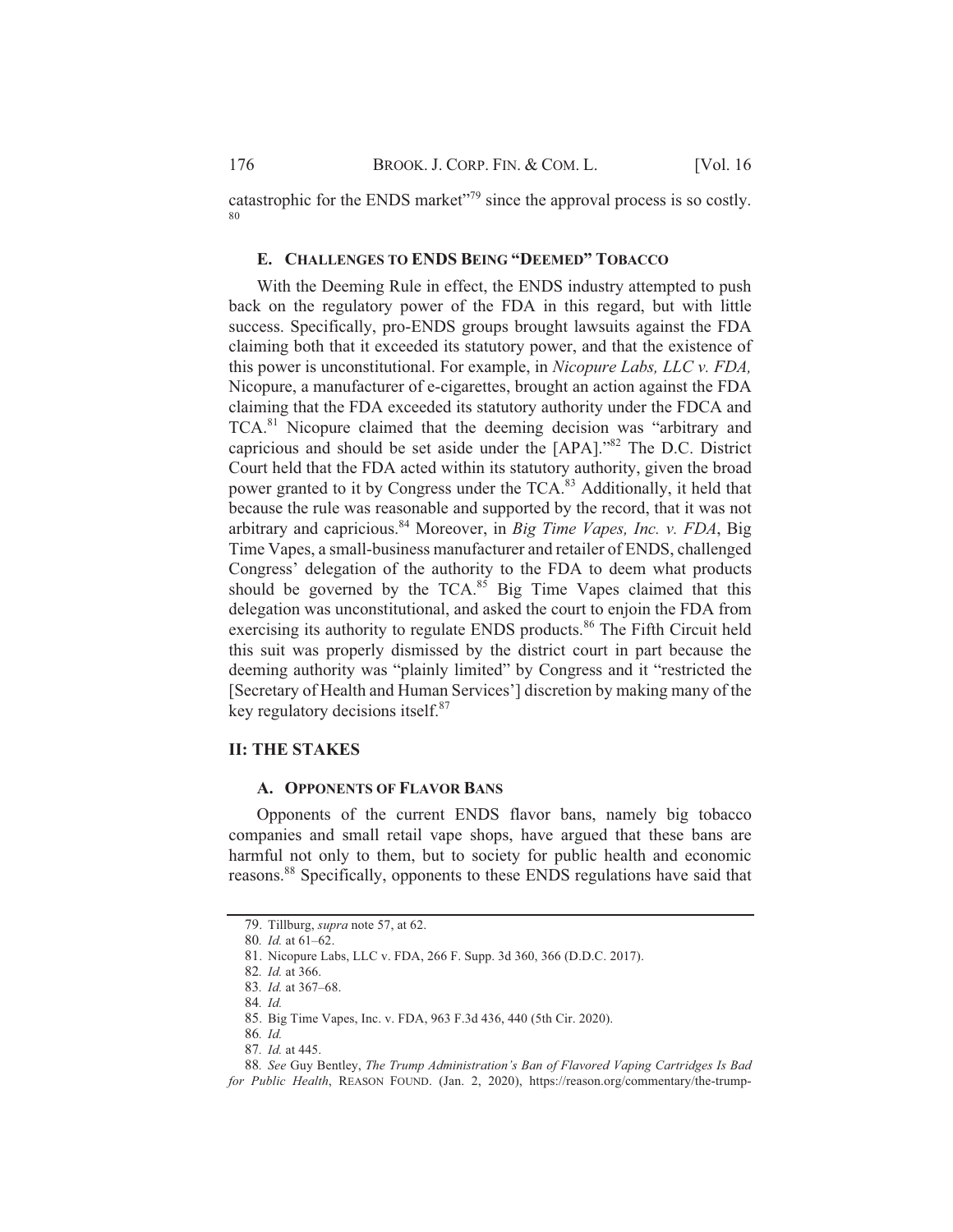flavor bans will put small business vape shops into bankruptcy,<sup>89</sup> that the ENDS flavor restrictions will cost states billions of dollars in tax revenue,<sup>90</sup> and that adults, using ENDS as a way to stop smoking combustible cigarettes, will be left with fewer, less effective options to quit.<sup>91</sup> Opponents claim that "a total vape flavor ban would shut down more than 14,000 small businesses and put at least 166,000 people out of work, while denying millions of Americans access to the tools they used to quit smoking."<sup>92</sup> Additionally, convenience store owners in San Francisco and Sacramento claimed they had seen a 35% decrease in revenue due to flavor bans.<sup>93</sup> These owners surmised that when a consumer cannot get flavored ENDS at one store, they will travel further to get their gas and other convenient-store items at a store that *does* sell flavored ENDS.<sup>94</sup>

ENDS regulation opponents also suggest that with nineteen million ENDS users in the United States, the demand will not go away; instead an ENDS black market, with no oversight, will inevitably form.<sup>95</sup> ENDS regulation opponents also claim that by taking away flavored ENDS, adult smokers will turn back to combustible cigarettes or to the black market.<sup>96</sup> Big tobacco companies have claimed that ENDS can help adult smokers quit and can be "part of the 'public health solution."<sup>97</sup> By perpetuating this wholesome image of ENDS, the industry "continues to innovate to rebrand its public image and maintain its bottom line."<sup>98</sup> But big tobacco's stake in the outcome of these flavor bans is about more than public image since "despite declines in cigarettes sales," big tobacco "continues to maintain its

administrations-ban-of-flavored-vaping-cartridges-is-bad-for-public-health/; see also Jacob James Rich, How California's Flavored Tobacco Ban Will Hurt Communities and Budgets, REASON FOUNDATION (Nov. 18, 2020), https://reason.org/commentary/how-californias-flavored-tobaccoban-will-hurt-communities-and-budgets/.

<sup>89.</sup> Amanda Hoover, Vape shops said a flavor ban would end them. Coronavirus has only made things worse., NJ.COM (Apr. 7, 2020), https://www.nj.com/healthfit/2020/04/vape-shops-said-aflavor-ban-would-end-them-coronavirus-has-only-made-things-worse.html#:~:text=Gov.,period% 20before%20going%20into%20effect.

<sup>90.</sup> See also Hannah Prokop, California Flavored Tobacco Sales Ban Would Devastate Small Retailers, Opponents Say, CSP (Jul. 30, 2020), https://www.cspdailynews.com/tobacco/californiaflavored-tobacco-sales-ban-would-devastate-small-retailers-opponents-say; see also Hoover, supra note 89.

<sup>91.</sup> Guy Bentley, A Vaping Ban Would Be Bad Policy and Bad Politics, REASON FOUND. (Dec. 3, 2019), https://reason.org/commentary/vaping-ban-bad-policy-bad-politics/.

<sup>92.</sup> Id.

<sup>93.</sup> Prokop, supra note 90.

<sup>94.</sup> Id.

<sup>95.</sup> Bentley, supra note 91.

<sup>96.</sup> Hoover, supra note 89.

<sup>97.</sup> Spinning a new tobacco industry: How Big Tobacco is trying to sell a do-gooder image and what Americans think about it, TRUTH INITIATIVE (Dec. 20, 2019), https://truthinitiative.org/ research-resources/tobacco-industry-marketing/spinning-new-tobacco-industry-how-big-tobaccotrying.

<sup>98.</sup> Id.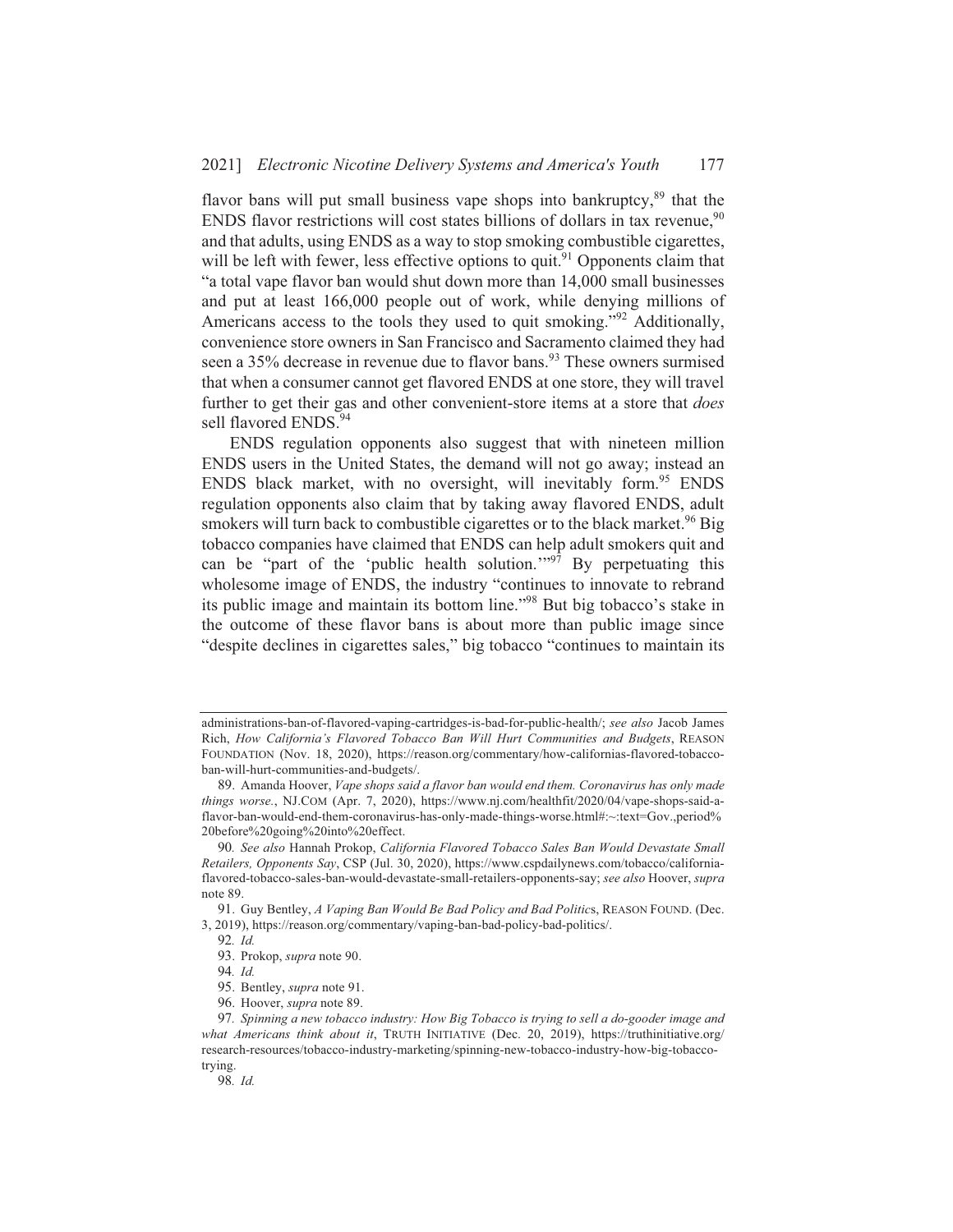upward trajectory in profit, generating \$18.4 billion in 2016."<sup>99</sup> Why? "In 2018 alone, the top twenty-five e-cigarette manufacturers brought in more than \$2.5 billion in sales" with "96% of these sales" derived from "brands" owned in whole or part by [b]ig [t]obacco."<sup>100</sup> Thus, big tobacco and ENDS are one in the same. These companies have spent millions of dollars in antiflavor ban campaigns in recent years.<sup>101</sup>

#### **B. PROPONENTS OF FLAVOR BANS**

Proponents of flavor bans qualify opponents' arguments as deceptive and "a clear attempt to . . . increase the industry's revenue by continuing to addict our kids as long as they possibly can."<sup>102</sup> Flavor ban advocates say that since "4 out of 5 youth smokers will become adult smokers," and "since half of all adult smokers will die from smoking, tobacco companies need a constant stream of new recruits to stay profitable."<sup>103</sup> Proponents of flavor bans push back on the idea that flavors should be allowed to remain on the market for adults, since young children and adolescents are also exposed to "toxins such as heavy metals, ultrafine particulates, and nicotine through [adult use,] second-hand exposure" since "80% of parents who vape do so in homes and cars."<sup>104</sup> Flavor ban advocates' primary argument for initiating these bans is to "save lives" and prevent adolescents from "the lasting damages of the use and exposure to tobacco products."<sup>105</sup>

Flavor ban advocates, like their opponents, also have economic reasons behind as their motivation. Namely, these advocates point to data from the CDC that says "smoking-related illnesses in the United States costs more than \$300 billion each year" both in direct costs and loss in productivity.<sup>106</sup> And to the vape shop owners who claim these flavor ban laws should only be directed towards kids and not adults, advocates are skeptical that they would even abide by those rules saying that "more kids who purchase e-cigarettes today purchase them from vape shops [as] they have the worst track record

<sup>99.</sup> Id.

 $100.$  *Id.* 

<sup>101.</sup> Gov. Newsom Lt. Gov. Kounalakis to California: Beware Big Tobacco's lies and deception to overturn landmark law to protect kids, CALIFORNIA MED. ASS'N (Oct. 8, 2020), https://www.cmadocs.org/newsroom/Gov-Newsom-Lt-Gov-Kounalakis-California-Beware-Big-Tobacco-lies-deception-overturn-landmark-law-protect-kids.

 $102.$  *Id.* 

<sup>103.</sup> Banning Menthol and Flavored Tobacco, TOBACCO STOPS WITH ME (last visited Oct. 25, 2020), https://stopswithme.com/not-ok/flavored-tobacco-ban/.

<sup>104.</sup> CALIFORNIA MED. ASS'N, supra note 101.

<sup>105.</sup> Id.

<sup>106.</sup> Economic Trends in Tobacco Economic Costs Associated With Smoking, CTR. FOR DISEASE CONTROL (last updated May 18, 2020), https://www.cdc.gov/tobacco/data\_statistics/fact\_ sheets/economics/econ/index.htm.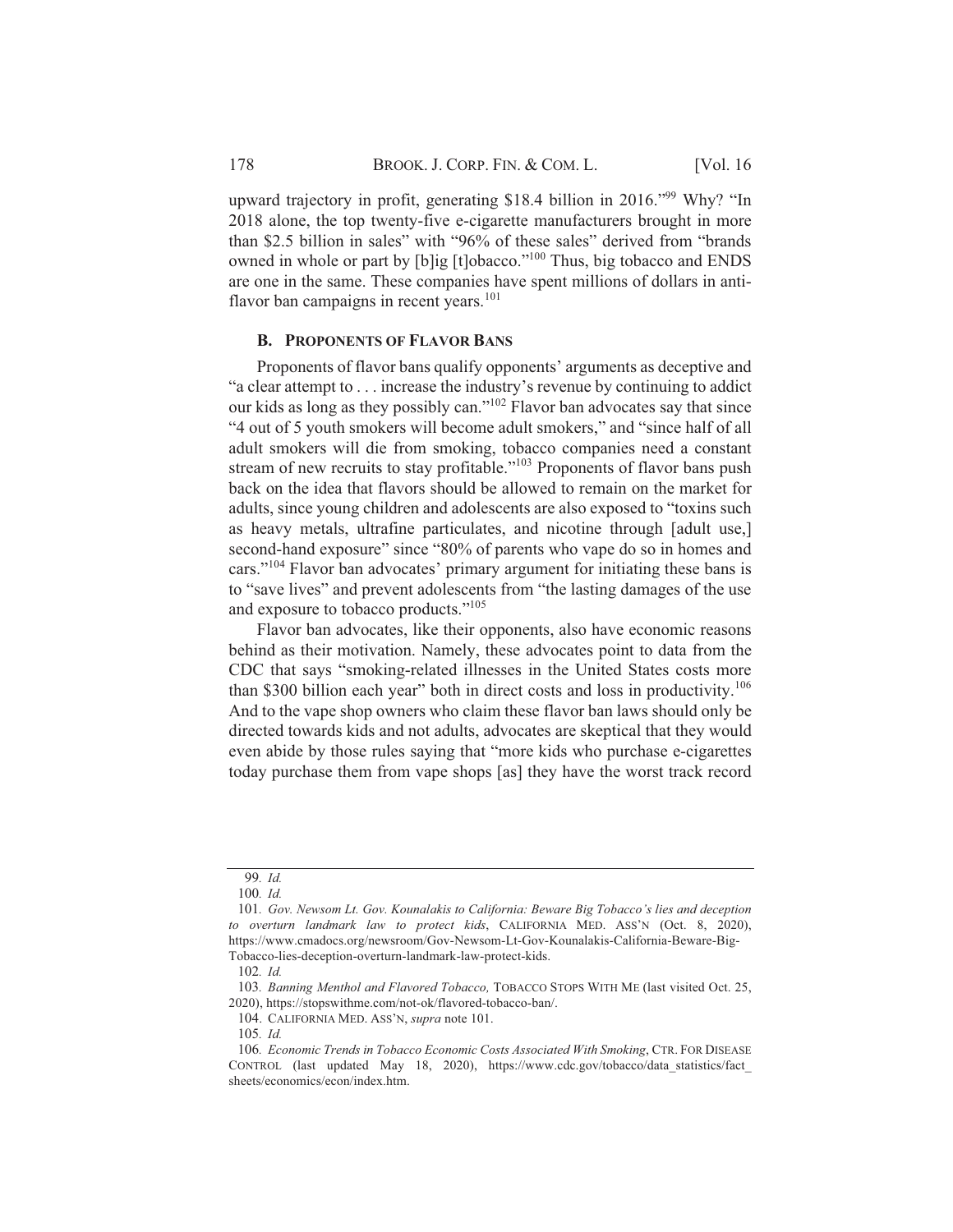for selling to underage youth."<sup>107</sup> Additionally, advocates point to a recent study that showed that the TCA's restriction of the sale of certain flavored combustible cigarettes in 2009, was effective.<sup>108</sup> Specifically, the predicted probability of youth traditional, combustible cigarette smoking was reduced by 43% in comparison to the model predicted probability in the absence of the ban.<sup>109</sup> The positive effects of this ban have clearly been stifled by the growing flavored ENDS epidemic. However, the beneficial results of the flavored cigarette ban provide strong evidence for how effective an ENDS flavor ban could be.

The main goal of these flavor bans is to reduce adolescent exposure to nicotine and to prevent the health risks associated with tobacco use, since tobacco use is the number one preventable cause of death in the United States<sup>110</sup> and since the connection between flavored ENDS and adolescent addiction is clear. Nicotine is proven to be "highly addictive," "toxic to developing fetuses" and "can harm adolescent brain development which continues into the early to mid-20s;"<sup>111</sup> ENDS aerosols also can contain "cancer-causing chemicals and tiny particles that reach deep into the lungs."<sup>112</sup> Additionally, research showed that in 2020 "85% of high school students and 74% of middle school students who used tobacco products in the past 30 days" reported that they had used a flavor tobacco product.<sup>113</sup> Also, over 80% of adolescent users that tried e-cigarettes for the first time said that their first use was with a flavored product.<sup>114</sup> Even more problematic, the tobacco industry's claim that ENDS are a healthier alternative to combustible cigarettes is still relatively unreliable given ENDS have only been on the market since 2004.<sup>115</sup> The World Health Organization (WHO) has even pointed out that some e-cigarette brands contain "the same

<sup>107.</sup> Marisa Fernandez, FDA Issues Ban On Fruit and Mint-Flavored Vape Cartridges, AXIOS (Jan. 2, 2020), https://www.axios.com/fda-ban-flavored-vaping-cartridges-f58680ae-7ad2-4e2c-85a1-eac1d1f0104a.html.

<sup>108.</sup> See Matthew Rossheim, et al., Cigarette Use Before and After the 2009 Flavored Cigarette Ban, 67 J. ADOLESCENT HEALTH 432 (Sept. 1, 2020), https://www.jahonline.org/article/S1054-%2820%2930335-9/abstract.

<sup>109.</sup> Jamie Long, California is Second State to Prohibit Flavored Tobacco Product Sales, PUB. HEALTH L. CTR. (Aug. 28, 2020), https://www.publichealthlawcenter.org/blogs/2020-08-28/ california-second-state-prohibit-flavored-tobacco-product-sales.

<sup>110.</sup> See Maddie Hayness, California's STAKE Act (Stop Tobacco Access to Kids Enforcement), FOUNDS. OF LAW & SOC'Y (Dec. 18, 2020), https://foundationsoflawandsociety.wordpress.com/ 2018/12/07/california-stake-act-stop-tobacco-access-to-kids-enforcement/.

<sup>111.</sup> Bottom Line, *supra* note 10.

<sup>112.</sup>  $Id.$ 

<sup>113.</sup> Youth and Tobacco Use, CTR. FOR DISEASE CONTROL (last updated Sept. 9, 2020), https://www.cdc.gov/tobacco/data\_statistics/fact\_sheets/youth\_data/tobacco\_use/index.htm.

<sup>114.</sup> Is Vaping Better Than Smoking?, AMERICAN HEART ASS'N (last reviewed Oct. 30, 2018), https://www.heart.org/en/healthy-living/healthy-lifestyle/quit-smoking-tobacco/is-vaping-saferthan-smoking.

<sup>115.</sup> Alyssa Sheets, Paternalism as a Justification for Federally Regulating Advertising E-Cigarettes to Children, 12 WASH. U. JURIS. REV. 321, 326 (2020).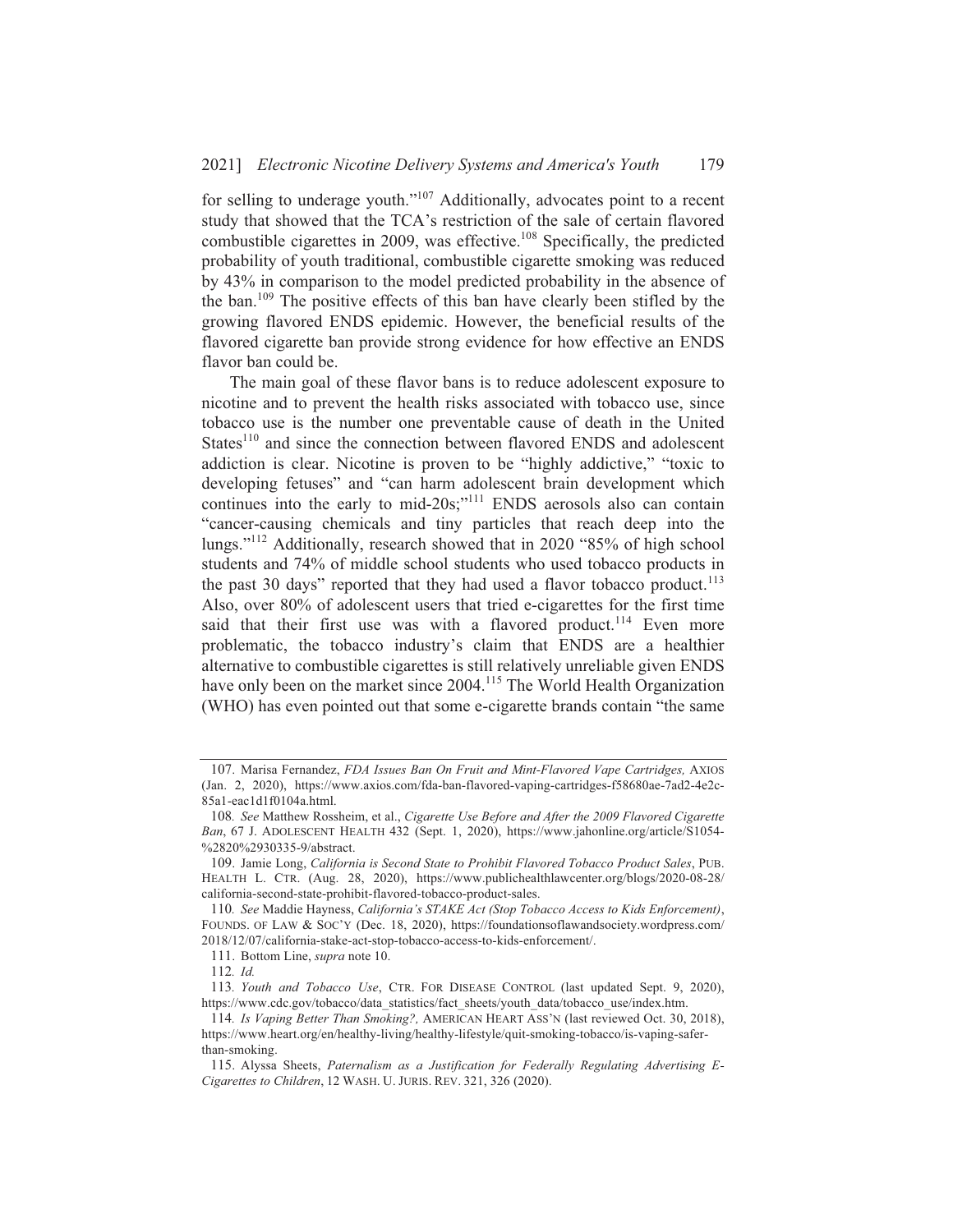amounts of carcinogenic ingredients that are found in conventional cigarettes," including formaldehyde,<sup>116</sup> and the American Heart Association has identified that some e-cigarettes deliver more nicotine that combustible cigarettes.<sup>117</sup> Thus, despite there being some short-term economic costs to those selling the product, the overall benefits of combatting this epidemic as soon as possible outweighs any negative side effects of the flavor bans.

#### **III: CURRENT ENDS FLAVOR RESTRICTIONS**

#### A. CALIFORNIA FLAVOR BAN

The California flavor ban, in addition to the Massachusetts flavor ban, is one of the most comprehensive flavor bans to date, as it bans flavored tobacco in all tobacco products, including ENDS across the spectrum, like disposable vape pens, pods and tank-based systems.<sup>118</sup> It defines "flavored tobacco" product" as "any product that has a characterizing flavor, which is defined to cover any distinguishable taste or aroma other than that of tobacco, explicitly listing mint and menthol flavors as examples."<sup>119</sup> The ban states that any violation of the law, by a tobacco retailer or its agents, is punishable by \$250 per violation.<sup>120</sup>

In response to the law, big tobacco companies have succeeded in forcing a referendum, which postpones the law's effect date, which was scheduled for January 1, 2021.<sup>121</sup> On the same day the bill was passed, three individuals with ties to big tobacco companies filed the necessary paperwork to start collecting signatures to get the referendum added to the ballot in November of  $2022$ .<sup>122</sup> To get the referendum on the ballot, these petitioners needed to submit "623,212 signatures" or "5 percent of the votes cast for all candidates for Governor in 2018" by November 30, 2020.<sup>123</sup> The petition received over a million signatures, which means the law will be ineffective until at least

<sup>116.</sup>  $Id.$ 

<sup>117.</sup> AMERICAN HEART ASS'N, supra note 114.

<sup>118.</sup> Elizabeth Aguiera, Goodbye 'banana smash' cigarillos: Governor quickly signs bill to ban flavored tobacco, CAL MATTERS (Aug. 28, 2020), https://calmatters.org/health/2020/08/californiaflavored-tobacco-ban/.

<sup>119.</sup> California's Flavored Tobacco Ban (SB793), PUB. HEALTH L. CTR. 1 (Sept. 2020), https://www.publichealthlawcenter.org/sites/default/files/resources/CA-Flavor-Tobacco-Ban-SB793.pdf.

<sup>120.</sup> S.B. 793, 2000, Reg Sess. (Ca. 2000).

<sup>121.</sup> Tobacco industry funded referendum postpones California flavor ban, COUNTERTOBACCO. ORG (Dec. 11, 2020), https://countertobacco.org/tobacco-industry-funded-referendum-postponescalifornia-flavor-ban/.

<sup>122.</sup> Stanton A. Glantz, Tobacco Companies to Force a Referendum on California State Flavor Tobacco Product Ban, CTR. FOR TOBACCO CONTROL RSRCH. & EDUC. (Sept. 7, 2020), https:// tobacco.ucsf.edu/tobacco-companies-force-referendum-california-state-flavored-tobacco-productban.

<sup>123.</sup> Jamie Long, What the Referendum on California's Flavored Tobacco Sales Means, PUB. HEALTH L. CTR. (Sept. 18, 2020), https://publichealthlawcenter.org/blogs/2020-09-04/whatreferendum-californias-flavored-tobacco-sales-ban-means.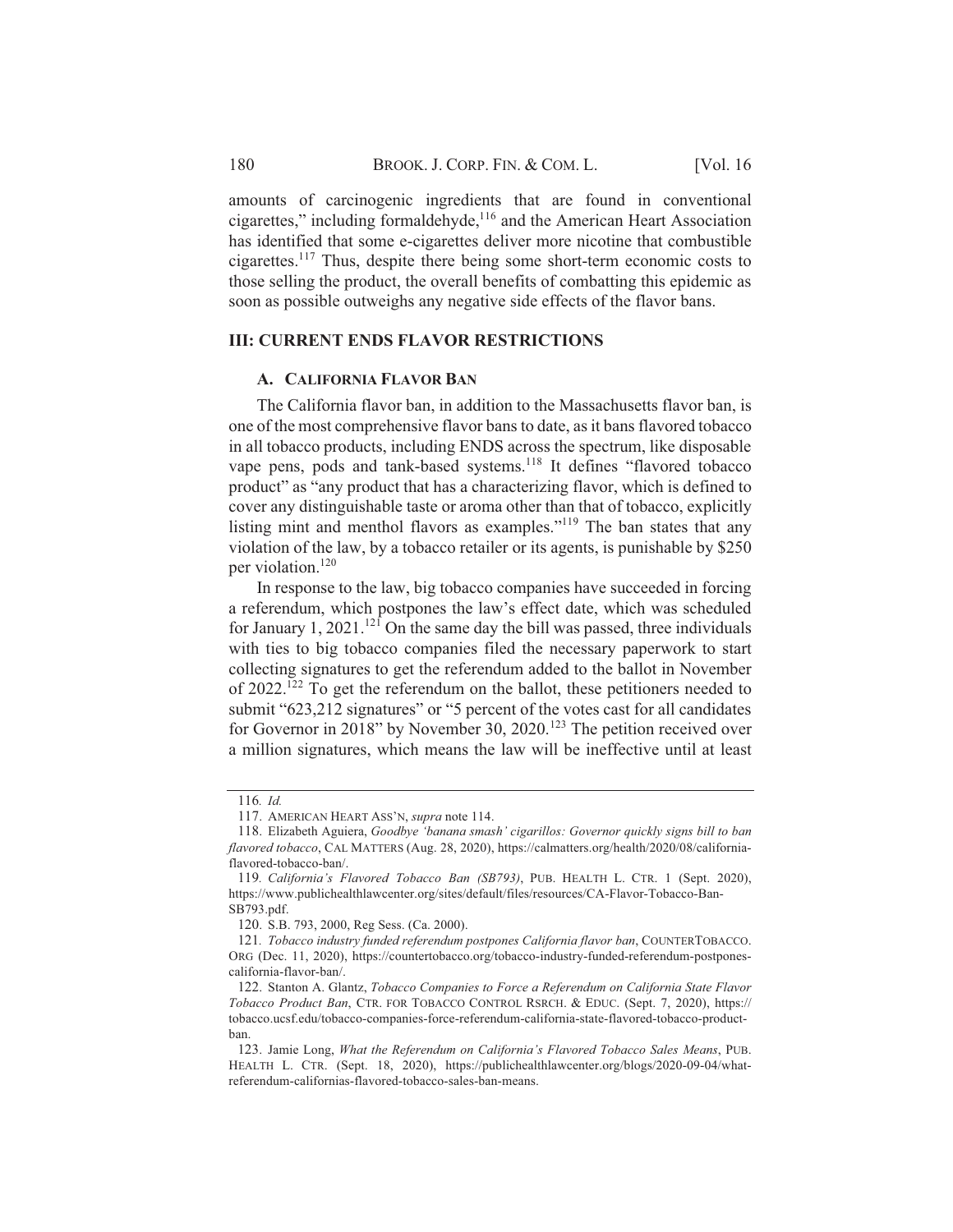November 2022.<sup>124</sup> In California alone, the tobacco industry is projected to make \$1.1 billion before November 2022 and to hook approximately 37,000 more high school aged adolescents on ENDS, costing the state \$800 million in healthcare costs.<sup>125</sup> If the voters defeat the law on the ballot in November 2022, then SB-793 will no longer be law.<sup>126</sup>

The referendum push came on the heels of one big tobacco company's, R.J. Reynolds, suit challenging a Los Angeles County flavor ban.<sup>127</sup> The suit was thrown out by a federal judge, who ruled that "federal law gives states and localities the power to ban the sale of tobacco products."<sup>128</sup> R.J. Reynolds, petitioning with American Snuff Co. and Santa Fe Natural Tobacco Co., claimed in their suit that the TCA preempted LA's ordinance and that the ordinance "undermines the [TCA's] ability to set national standards to control the manufacture of tobacco products."<sup>129</sup> The federal judge pointed out that that the ordinance is protected by the preservation clause, which "allows states and localities to prohibit the sale of tobacco products even if those sales bans are stricter than federal law."<sup>130</sup> R.J. Reynolds has since filed an appeal to the  $9<sup>th</sup>$  Circuit, requesting a preliminary injunction against Los Angeles from enforcing its ban.<sup>131</sup> Should SB-793 get defeated by the California citizen's vote, local counties, such as LA will still be able to maintain their flavor ban ordinances,  $132$  unless the 9<sup>th</sup> Circuit overrules the lower court's ruling.

#### **B. OTHER STATE AND LOCAL FLAVOR BANS**

Nine states—Massachusetts, Michigan, Montana, Maryland, Rhode Island, New Jersey, New York, Utah, and California-have temporarily or permanently banned at least flavored e-cigarettes.<sup>133</sup> Other states, like Maine, have only enacted flavor bans on flavored cigars.<sup>134</sup> Of these states, Maryland and Utah exempt menthol flavors and Utah allows flavored e-cigarettes to be sold in specialty shops.<sup>135</sup> Many big cities, including Chicago, Minneapolis, and Philadelphia, have also banned flavored e-cigarettes; this is in addition

<sup>124.</sup> COUNTERTOBACCO.ORG, supra note 121.

<sup>125.</sup> CALIFORNIA MED. ASS'N, supra note 101.

<sup>126.</sup> Long, Referendum on California, supra note 123.

<sup>127.</sup> R.J. Reynolds Tobacco Company et al v. County of Los Angeles et al. (2020), PUB. HEALTH L. CTR. (last updated Sept. 30, 2020), https://www.publichealthlawcenter.org/content/rj-reynoldstobacco-company-et-al-v-county-los-angeles-et-al-2020.

<sup>128.</sup> Laura Berg, LA Vape Flavor Ban Survives Tobacco Industry Challenge, LAW 360 (Aug. 10, 2020), https://www.law360.com/articles/1299923/la-vape-flavor-ban-survives-tobacco-industrychallenge.

<sup>129.</sup>  $Id.$ 

<sup>130.</sup> Id.

<sup>131.</sup> PUB. HEALTH L. CTR., R.J. Reynolds, supra note 127.

<sup>132.</sup> Long, Referendum on California, supra note 123.

<sup>133.</sup> See PUB. HEALTH L. CTR., Out of Flavor, supra note 25.

<sup>134.</sup> Id.

<sup>135.</sup> Id.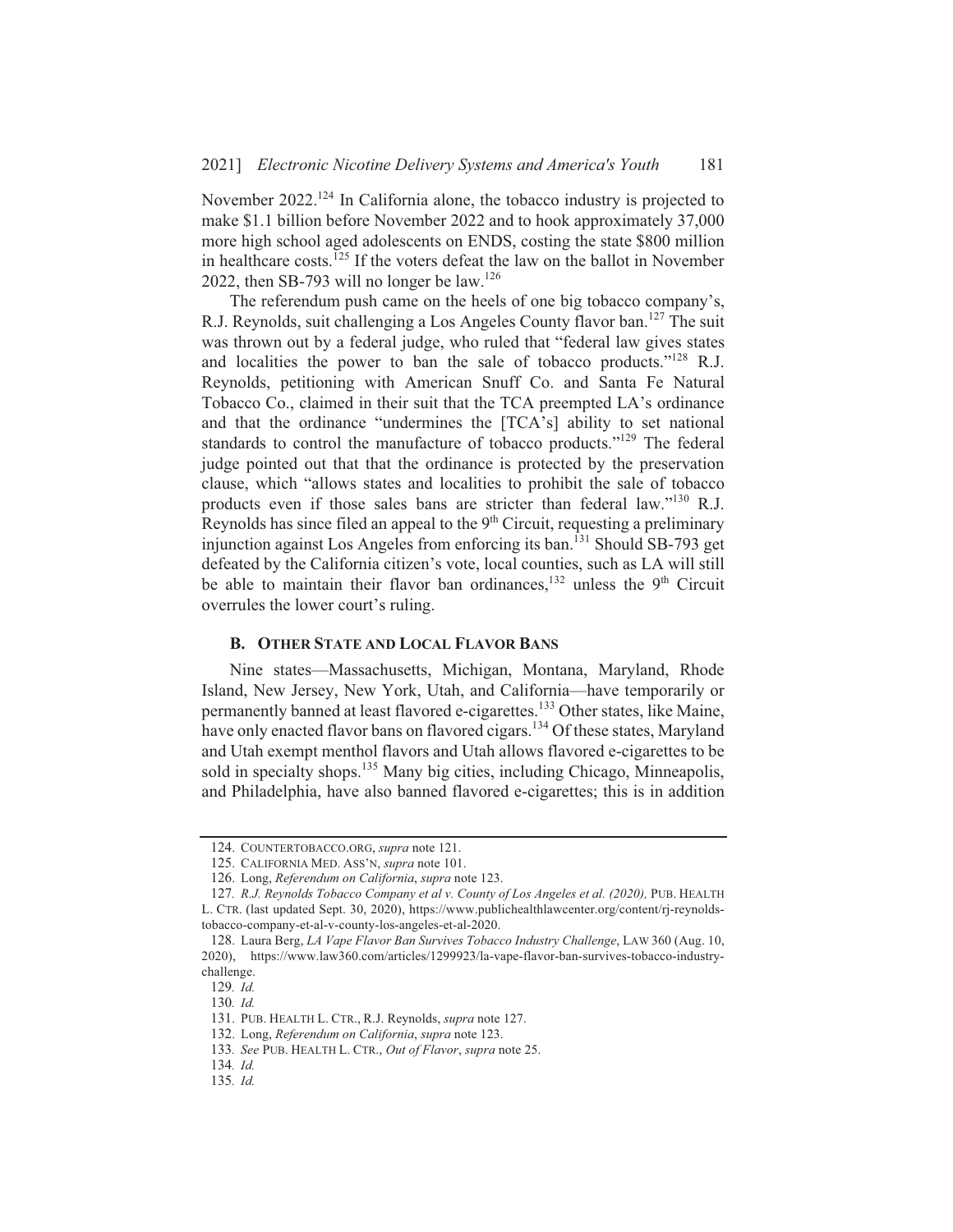to the over 270 local bans in nine states across the country.<sup>136</sup> These city and locality ordinances vary in how robust they are. For example, some of these ordinances, such as the St. Louis Park, Minnesota ordinance, are as strong as the California and Massachusetts laws and ban all flavors, including mentholflavors and with little exceptions as to whom it applies.<sup>137</sup> Whereas other ordinances, such as the Providence, Rhode Island ordinance, have long lists of exemptions.<sup>138</sup>

Most of these ordinances have been challenged with litigation by plaintiffs that vary from big tobacco companies<sup>139</sup> to small, independent convenience stores.<sup>140</sup> In Edina, Minnesota, for example, tobacco giants R.J. Revnolds and American Snuff Company, LLC teamed up with two independent retailers to challenge the City of Edina's extensive flavor ban.<sup>141</sup> In the complaint, the plaintiffs assert that the TCA "expressly denie[s] states and local units of government the ability to promulgate standards that are different from or in addition to federal tobacco product standards"<sup>142</sup> and "preempts the ordinance because the City of Edina's ban stands as an obstacle to the purposes of federal law."<sup>143</sup> These claims, along with notions of unconstitutional vagueness and violation of substantive due process rights, <sup>144</sup> are amongst the most cited arguments put forth by these flavor ban challengers.

Although many of these challenges have had little success, judges have sided with challengers and enjoined some of these laws. For example, Philadelphia's ban on the sale of flavored tobacco was enjoined by a federal district court, when the court found that the plaintiff met their burden of demonstrating a likelihood of success on the merits of their claim that the law was preempted by Pennsylvania state laws.<sup>145</sup> Additionally, in May 2020, "a three-judge panel of the Michigan Court of Appeals upheld a Court of Claims preliminary injunction against Gov. Gretchen Whitmer's [ENDS flavor

<sup>136.</sup> Long, California is Second State to Prohibit Flavored Tobacco, supra note 109.

<sup>137.</sup> PUB. HEALTH L. CTR., Out of Flavor, supra note 25.

<sup>138.</sup> *Id.* Some of these exceptions include: retailers that derive more than 80% of revenue from sale of tobacco products, adult-only tobacco stores or establishments, smoking bar establishments, or retailers not within 500 feet of a school. Id.

<sup>139.</sup> As of July 2020, from JUUL Labs, Inc. alone, there were 758 lawsuits across the United States. E-Cigarette Lawsuits, DRUGWATCH (last modified Oct. 6, 2020), https://www.drug watch.com/e-cigarettes/lawsuits/.

<sup>140.</sup> See PUB. HEALTH L. CTR., Out of Flavor, supra note 25.

<sup>141.</sup> Complaint at 1, R.J. Reynolds Tobacco Company, et.al, v. City of Edina, et al. No. 0:20-cv-01402 (D. Minn. June 27, 2020).

<sup>142.</sup> Id. at 4.

<sup>143.</sup> Id. at 5.

<sup>144.</sup> See PUB. HEALTH L. CTR., Out of Flavor, supra note 25.

<sup>145.</sup> Agustin Rodriguez, Federal Court Enjoins City of Philadelphia Ban on Flavored Tobacco Products, TOBACCO L. BLOG (last visited Nov. 21, 2020), https://www.tobaccolawblog.com/2020/ 11/federal-court-enjoins-city-of-philadelphia-ban-on-flavored-tobacco-products/#more-4007.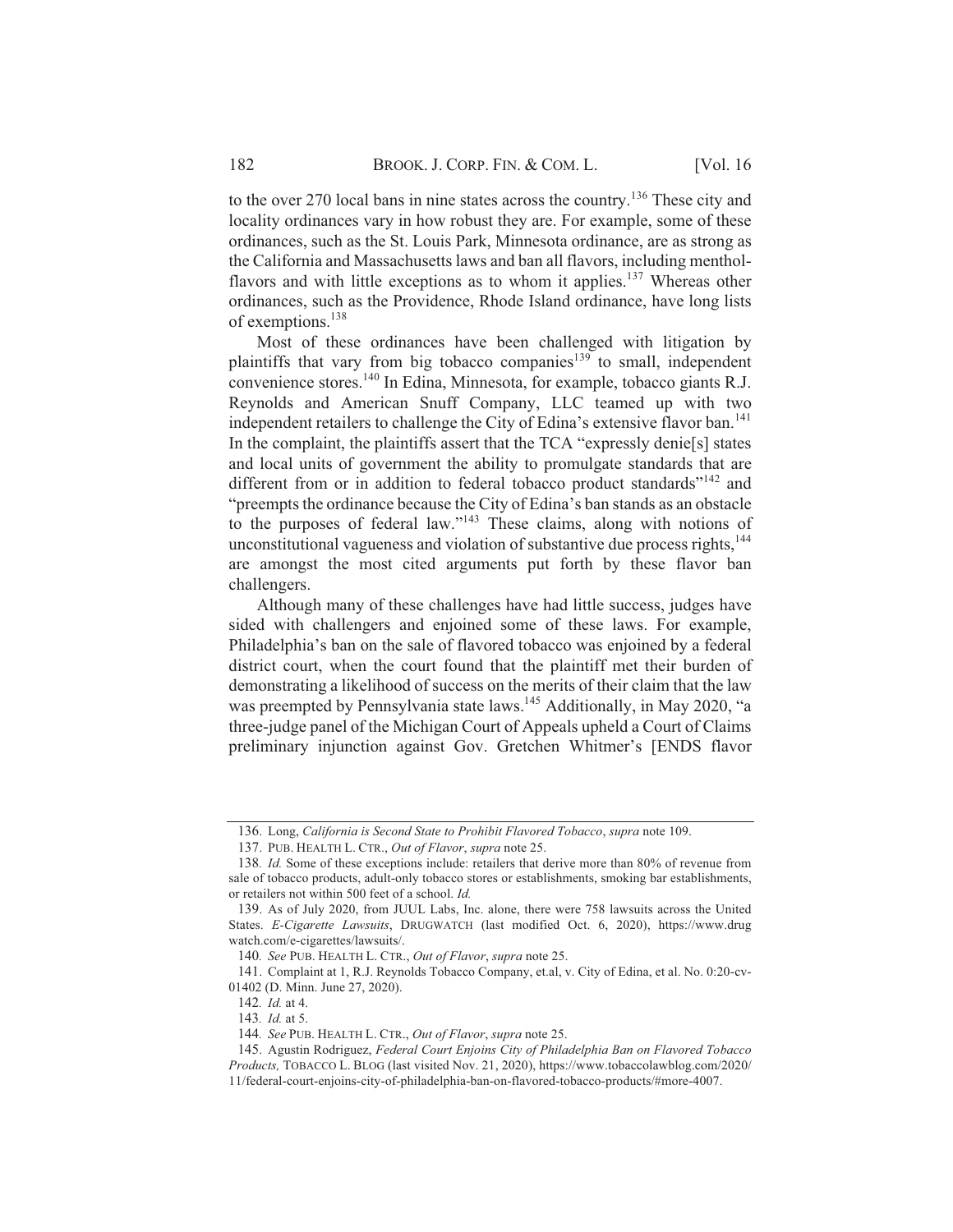ban]"<sup>146</sup> finding that the law was a "government overreach" and that the vape shop plaintiffs showed a likelihood of prevailing on the merits of their contention that the [law] is procedurally invalid."<sup>147</sup> Although these cases will likely be appealed, "they "[show] the vulnerability of local ordinances."<sup>148</sup>

#### C. PROPOSED MENTHOL-RELATED BANS

When the FDA excluded menthol from its flavored-cigarette ban in 2009, it left open an avenue for non-smokers to initiate smoking and for smokers to avoid cessation.<sup>149</sup> Menthol has a cooling, mitigating effect on the harshness of tobacco products, making it easier for a non-smoker to begin smoking and making it more difficult for any smoker to quit.<sup>150</sup> Additionally, it has been demonstrated that the tobacco industry has used menthol popularity to prey on certain segments of the U.S., particularly African American youth and the broader community—approximately 86% of current African American smokers use menthol cigarettes.<sup>151</sup> Over the past eleven years, there have been calls by various groups, including the Black Lives Matter movement, to ban menthol-flavored cigarettes and other tobacco products.<sup>152</sup> These groups have sued the FDA, proposed legislation and most recently, the Campaign for Tobacco-Free Kids, the American Dental Association, and sixty other organizations have asked the FDA to join over twenty jurisdictions in the United States<sup>153</sup> and prohibit the use of mentholflavor in *all* tobacco products.<sup>154</sup>

#### **D. FDA FLAVORED ENDS INDUSTRY GUIDANCE**

The FDA flavor ban, although a valid attempt by the Trump Administration to "protect [American] children" and to "protect the

<sup>146.</sup> Robin Erb, Michigan appeals court sides with vape shop, against flavored vaping ban, BRIDGE MICHIGAN (May 21, 2020), https://www.bridgemi.com/michigan-health-watch/michiganappeals-court-sides-vape-shop-against-flavored-vaping-ban.

<sup>147.</sup> David Eggert, Court: Injunction Blocking Michigan E-cigarette Bans Stands, AP NEWS (May 22, 2020), https://apnews.com/article/a1cfeb2d69501b318098faaf8bd2f22a.

<sup>148.</sup> Rodriguez, supra note 145.

<sup>149.</sup> ADA, others ask FDA to ban menthol-flavored tobacco products, TOBACCO FREE CO. (Dec.

https://www.tobaccofreeco.org/product/ada-and-others-ask-fda-to-ban-menthol- $14$  $2020$ ). flavored-tobacco-products/.

<sup>150.</sup> U.S. FOOD & DRUG ADMIN., supra note 20.

<sup>151.</sup> Id.

<sup>152.</sup> Tiffany Kary, Lawsuit Aims to Ban Menthols, Big Tobacco's Bait for Black Smokers, BLOOMBERG BUSINESSWEEK (Oct. 13, 2020), https://www.bloomberg.com/news/features/2020-10-13/lawsuit-aims-to-ban-menthols-big-tobacco-bait-for-black-smokers.

<sup>153.</sup> Christopher J. Cadham, et al., The actual and anticipated effects of a menthol cigarettes ban: a scoping review, 20 BMC PUB. HEALTH 1055 (2020).

<sup>154.</sup> See e.g. Kary, supra note 152; Matthew Daly, House approves bill to ban the sale of flavored e-cigarettes, ABC NEWS (Feb. 28, 2020), https://abcnews.go.com/Health/wireStory/houseapproves-bill-ban-sale-flavored-cigarettes-69286647; TOBACCO FREE CO., supra note 149.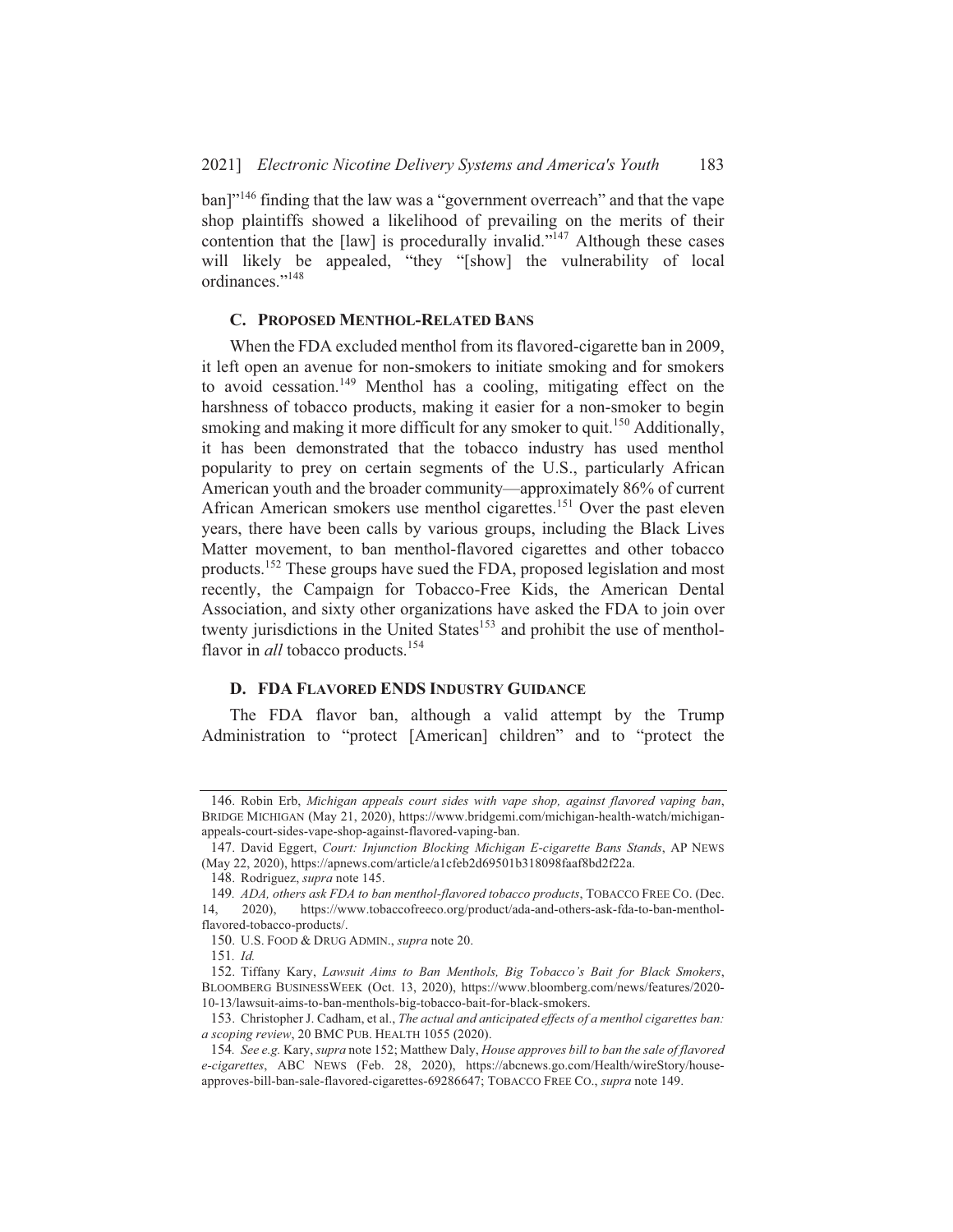industry,"<sup>155</sup> is not without its weaknesses. First, it was not enacted through the official rulemaking process which creates opportunity for potential challenges to the ban on the claim that the Guidance exceeded the FDA's authorized powers. Second, the ban's lack of extensivity as it pertains to menthol-flavored products and non-cartridge-based products is counterproductive to the overall goal of ending adolescent ENDS usage.

The FDA flavor ban comes not in the form of an official rule to be registered with the Federal Register, but in the form of Guidance which "contains nonbinding recommendations."<sup>156</sup> The Guidance was issued to advise the industry on how it intends to "prioritize [the] enforcement resources with regard to the marketing of certain deemed tobacco products that do not have premarket authorization."<sup>157</sup> In other words, since ENDS are "new" tobacco products under the Deeming Rule, all "deemed new tobacco" products that remain on the market without marketing authorization are marketed unlawfully in contravention of the [TCA];"<sup>158</sup> premarket authorization is a long and expensive process in which the FDA reviews the health and safety of the product.<sup>159</sup> This Guidance thus advises large ENDS manufacturers that the "FDA intends to prioritize enforcement for lack of marketing authorization against any flavored cartridge-based ENDS product (other than a tobacco- or menthol-flavored ENDS product) that is offered for sale in the United States without regard to whether or when premarket application for such product has been submitted" under Section 910 of the FDCA.<sup>160</sup> Therefore, it is just redirecting its enforcement powers from a different section, rather than creating a new regulation directed at flavored ENDS products.

The Guidance makes exceptions for small manufacturers and vape shop retailers, stating it will still allow for ENDS to be reviewed and potentially approved for legal marketing and sale.<sup>161</sup> In the pre-market application, applicants must submit "scientific studies assessing [the] public health factors, as well as showing whether there are harmful health effects for individuals from vaping."<sup>162</sup> Due to ENDS relatively new entry to the market, applicants are at an advantage here since the harmful health effects are not

<sup>155.</sup> Jamie Gumbrecht & Kevin Liptak, Trump administration plans to ban most flavored ecigarette cartridges, but not menthol, CNN (last updated Jan. 1, 2020), https://www.cnn.com/2019 /12/31/health/e-cigarette-flavor-ban-fda-trump-bn/index.html.

<sup>156.</sup> GUIDANCE, supra note 28.

<sup>157.</sup> Id at 2.

<sup>158.</sup> Id at 2, n.2.

<sup>159.</sup> See Tilburg, supra note 57.

<sup>160.</sup> GUIDANCE, *supra* note 28.

<sup>161.</sup> Alexandra Kelley, The vaping 'flavor ban' goes into effect today. Here's what it does, THE HILL (Feb. 6, 2020), https://thehill.com/changing-america/well-being/prevention-cures/481853the-vaping-flavor-ban-goes-into-effect-today.

<sup>162.</sup> Andrew Siddons, FDA to Review Huge Applications from vaping companies, ROLL CALL (Sept. 10, 2020), https://www.rollcall.com/2020/09/10/fda-to-review-huge-applications-fromvaping-companies/.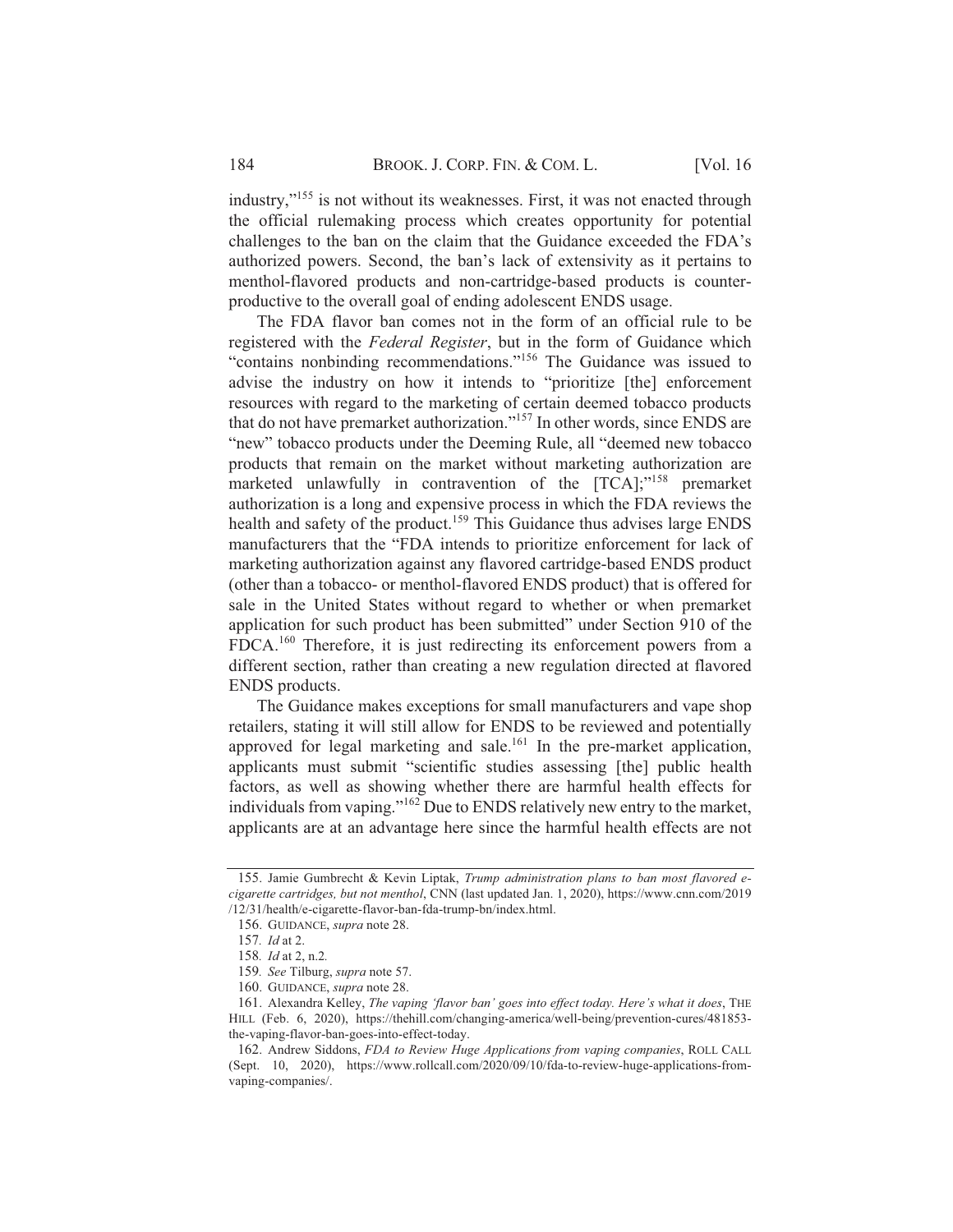well documented. Additionally, applicants are likely to cite the benefits of combustible cigarette smoking cessation over the past decade that they will attribute to ENDS. This means that products "targeted under the enforcement" by the FDA "could ultimately be approved and re-enter the market."<sup>163</sup> While applications are pending, so long as these non-large ENDS manufacturers are not marketing their products to young adults, their products will remain on the shelves and remain unprioritized by the FDA for enforcement.

In addition to failing to include menthol-flavored products, the FDA fails to incorporate any products other than cartridge-based ENDS into the enforcement policy.<sup>164</sup> Cartridge-based ENDS, although among one of the most popular products with the youth since they are refillable, small and easily concealable devices, <sup>165</sup> are not the only enticing ENDS products on the market. Namely, disposable products, such as Puff Bars, <sup>166</sup> are just as appealing to adolescents, and remain available in flavored form, due to the Guidance's footnoted exception of disposable ENDS.<sup>167</sup> Not only will these flavored products, such as pink lemonade, blueberry ice and tropical mango, remain on the market, but they are also typically a cheaper alternative to cartridge-based ENDS, such as Juul, and thus could be even more appealing to young adults.<sup>168</sup> Tank systems are also exempt according to the definition of "cartridge-based ENDS."<sup>169</sup> These products "require the flavored liquids be added to devices that then convert them into an inhalable aerosol"<sup>170</sup> are often sold at vape shops, which the FDA has said it would not be seeking enforcement against. This is problematic since vape shops have a poor track record when it comes to selling to underage youths.<sup>171</sup>

<sup>163.</sup> Goodnough, supra note 43.

<sup>164.</sup> GUIDANCE, supra note 28, at 19.

<sup>165.</sup> Azim Chowdhury & LieAnn Van-Tull, FDA's New Enforcement Priority Guidance for E-Cigarettes Focuses on Flavored Cartridge-Based Devices as well as Companies and Products that FDA Views as Targeting Youth, KELLER & HECKMAN LLC (Jan. 14, 2020), https://www.thecontinuumofrisk.com/2020/01/fdas-new-enforcement-priority-guidance-for-ecigarettes-focuses-on-flavored-cartridge-based-devices-as-well-as-companies-and-products-thatfda-views-as-targeting-youth/#page=1.

<sup>166.</sup> In July 2020, the FDA issued warning letters to Puff Bar and nine other companies, advising them to remove their "flavored disposable e-cigarettes" off the market because they do not have premarket authorization. FDA Notifies Companies, Including Puff Bar, to Remove Flavored Disposable E-Cigarettes and Youth-Appealing E-Liquids from Market for Not Having Required Authorization, U.S. FOOD & DRUG ADMIN. (July 7, 2020), https://www.fda.gov/news-events/pressannouncements/fda-notifies-companies-including-puff-bar-remove-flavored-disposable-e-

cigarettes-and-youth. The FDA, however, did not issue an addendum to the Guidance or move to use its enforcement priorities against the ten warned companies. Id.

<sup>167.</sup> GUIDANCE, *supra* note 28, at 9.

<sup>168.</sup> Matthew Perrone, FDA crackdown on vaping flavors has blind spot: disposables, ABC NEWS (Feb. 6, 2020), https://abcnews.go.com/Health/wireStory/fda-crackdown-vaping-flavorsblind-spot-disposables-68803315.

<sup>169.</sup> GUIDANCE, supra note 28, at 9.

<sup>170.</sup> Goodnough, supra note 43.

<sup>171.</sup> Fernandez, supra note 107.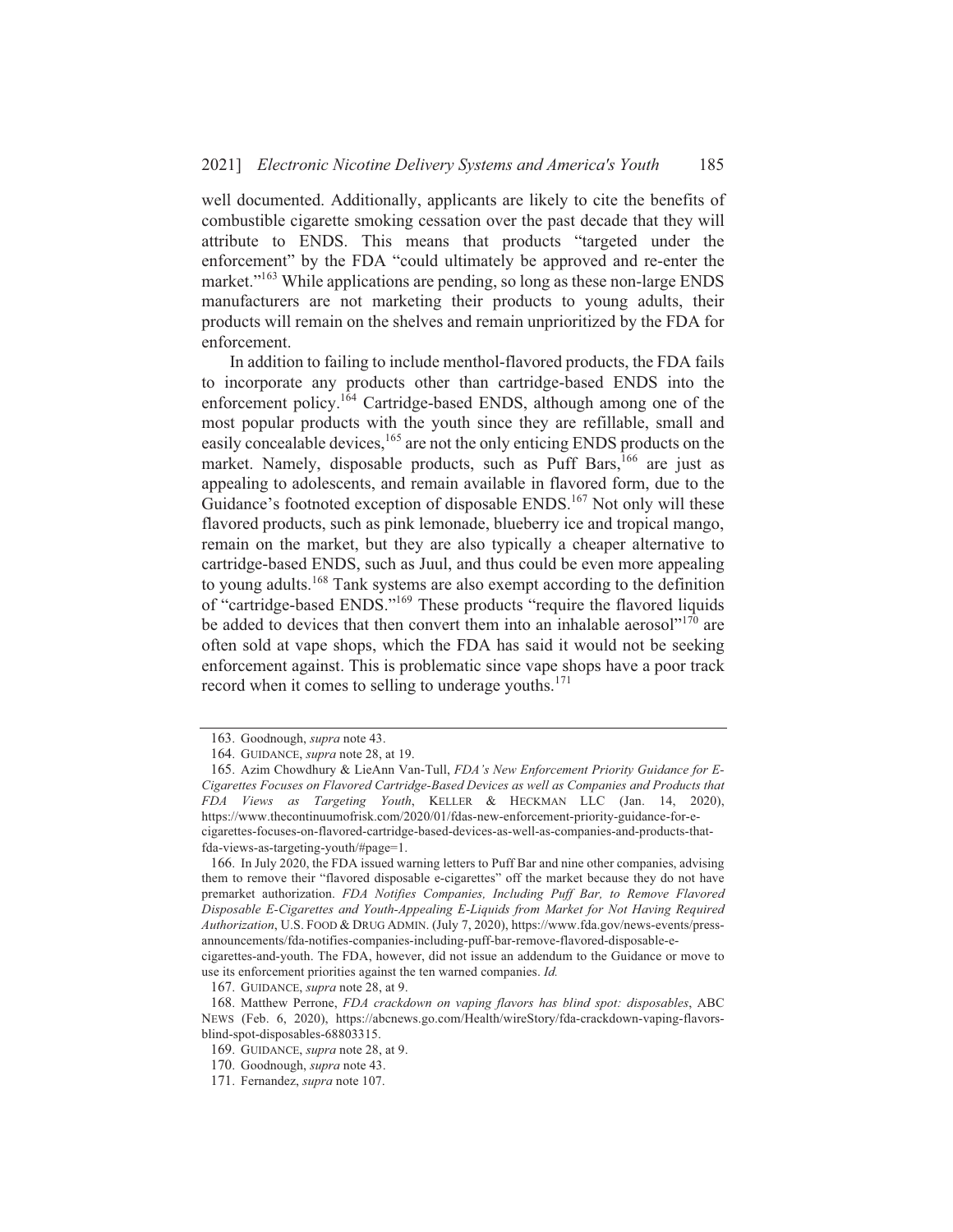It is likely that the FDA did not seek to create a rule under the official rulemaking process due to the backlash it would get from the tobacco industry and the time it would take to carry out the process. The non-binding and temporary nature of the Guidance, however, is weak as it does not offer a long-term solution to this already existing adolescent ENDS usage issue.

#### **IV: THE NEED FOR A MORE ROBUST FLAVOR BAN**

The FDA should incorporate certain necessary changes to its current, temporary enforcement priorities listed in the Guidance and should enact an extensive flavored ENDS regulation in an effort to: (i) create a permanent solution to the current adolescent ENDS usage epidemic; (ii) combat the negative effects associated with ENDS usage and COVID-19; (iii) address the public health crisis associated with menthol; and (iv) establish uniformity of laws across the US as it pertains to ENDS.

It is necessary that during the permanent solution rulemaking process, the FDA incorporates menthol-flavored products and non-cartridge-based products into its current Guidance. Next, the FDA should use its regulatory authority to codify a flavored ENDS regulation, ensuring that three significant concepts are included in the final regulation. First, the FDA should create a regulation that prohibits the use of any flavored ingredients, other than tobacco-flavor, including menthol flavors, in the production of any ENDS products. Second, the FDA should ensure this regulation applies to all ENDS products, including "vapes, vaporizers, vape pens, hookah pens, electronic cigarettes (e-cigarettes or e-cigs), and e-pipes."<sup>172</sup> Third, the new regulation should not have any exceptions for small manufacturers or retailers. Lastly, if the ENDS product is not manufactured within the United States and thus is not produced in accordance with this proposed regulation, the FDA should restrict the sale of those products unless the products comply with the proposed regulation standards.

#### A. RULEMAKING AUTHORITY: A PERMANENT SOLUTION

The TCA gives the FDA the power to implement product standards, including ingredient standards, for tobacco products in order to protect the public's health.<sup>173</sup> Since the current Guidance is neither binding nor permanent, the FDA should use this regulatory authority to create a product standard banning all flavored ingredients other than tobacco-flavors in all ENDS products to create a permanent solution to this epidemic. By creating an official regulation through its rulemaking authority, the FDA would subdue concerns that it is exceeding its power by circumventing the

<sup>172.</sup> VAPORIZERS, supra note 3.

<sup>173.</sup> Family Smoking Prevention and Tobacco Control Act - An Overview, U.S. FOOD & DRUG ADMIN. (last updated June 3, 2020), https://www.fda.gov/tobacco-products/rules-regulations-andguidance/family-smoking-prevention-and-tobacco-control-act-overview.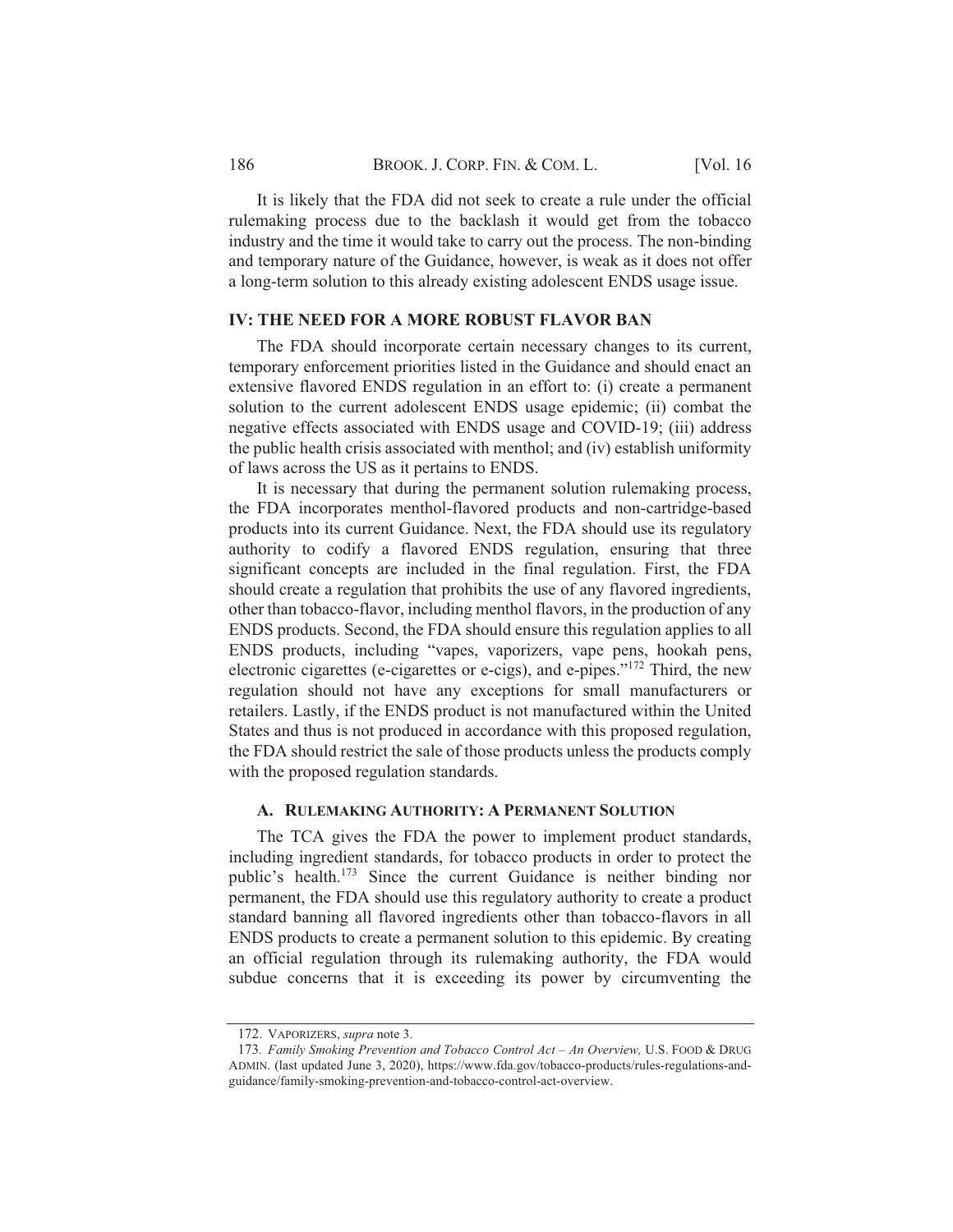necessary processes for permanent and binding regulations. Specifically, the FDA should follow necessary procedures established by the APA. This means the FDA should issue a Notice of Proposed Rulemaking, conduct required cost-benefit analyses, and provide for a more extensive notice and comment period for stakeholders to provide public comments.<sup>174</sup> Hosting an additional notice and comment period on the proposed regulations would provide clarity on what suppliers and retailers must do in order to meet compliance standards<sup>175</sup> and allow those parties to prepare for the regulatory scheme in order to create stability within the market.

Enacting a regulation will also relieve states and localities from needing to defend their flavor banning ordinances in court. State and local governments, although they do have the authority to make laws regarding ENDS sales and distributions, do not have product standard authoritymeaning states do not have authority to make ingredient regulations. Thus, having a federal baseline flavor ban will create uniformity and stability, and it would not prevent state and local governments from creating restrictions even bolder than what the FDA enacts.<sup>176</sup>

#### **B. THE NEED FOR MORE ROBUST REGULATIONS**

Former Health and Human Services Secretary Alex M. Azar II stated "by prioritizing enforcement against the products that are most widely used by children" the FDA Guidance "seeks to strike the right public health balance by maintaining e-cigarettes as a potential off-ramp for adults using combustible tobacco while ensuring these products don't provide an on-ramp to nicotine addiction for our youth."<sup>177</sup> The issue with this measure, however, is that youths are not deterred from picking up ENDS products simply because they are menthol-flavored. Instead, youths are switching to the menthol-flavored ENDS, which is not surprising given that menthol is similar to mint-flavor in that it "cools and numbs the throat and reduces the harshness of tobacco smoke."<sup>178</sup> Federal data shows that menthol, despite accounting for about one-tenth of e-cigarette sales in 2019, now accounts for more than 52% of total e-cigarette sales, effectively taking the place of mint-flavored

<sup>174.</sup> When the FDA wants additional input from the public before issuing a rule, it issues Advance Notice of Proposed Rulemaking (ANPRM). Vagnoni, supra note 58. In March 2018, the FDA issued ANPRM regarding the regulation of flavors in e-cigarettes in order to obtain additional information about flavored-tobacco usage amongst adolescent users. Vagnoni, supra note 58.

<sup>175.</sup> GUIDANCE, supra note 28, at 33.

<sup>176.</sup> The TCA preserves state and local governments' rights "to regulate sales and other consumer-related aspects of the industry." U.S. Smokeless Tobacco Mfg. Co. v. City of New York, 708 F.3d 428, 434 (1st Cir. 2013). Since the statutory language of the TCA preserved broad authority for the states, flavor bans are not preempted by the TCA.

<sup>177.</sup> Goodnough, supra note 43.

<sup>178.</sup> U.S. State and Local Issues Ending the Sale of Flavored Tobacco Product, CAMPAIGN FOR TOBACCO-FREE KIDS (last updated Sept. 1, 2020), https://www.tobaccofreekids.org/what-wedo/us/flavored-tobacco-products.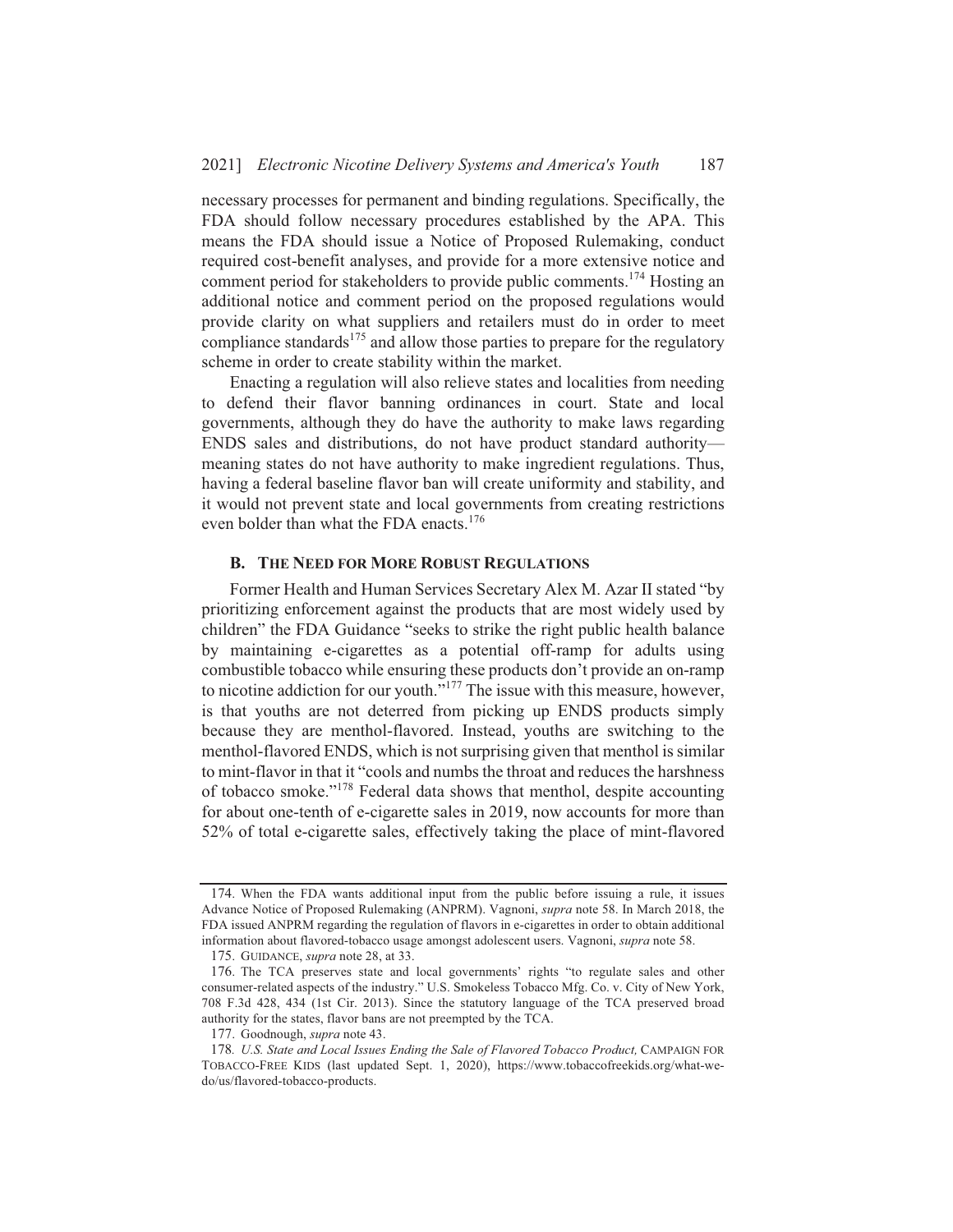ENDS.<sup>179</sup> Since adolescent ENDS users are likely to switch to menthol, defeating the purpose of the flavor ban, it is necessary to include menthol in the FDA product ingredient restrictions.

For similar reasons, disposable and non-cartridge-based ENDS, including tank systems, should also be incorporated into the flavor-ban restricted products. Disposable ENDS' use increased 1000% from 2019 to 2020, according to federal data, with 72.6% of those disposable sales being for flavored products.<sup>180</sup> Adolescents are not disincentivized from using disposable products because they too, like cartridge-based ENDS, are typically small and easily concealable and they are often a cheaper alternative to cartridge-based ENDS.<sup>181</sup> Additionally, tank systems, despite typically being sold at adult vape shops, should also be included in this regulation since vape shops are the worst offenders when it comes to selling to adolescents.<sup>182</sup> By having loopholes that allow for products like disposable and open-tank systems on the market, any progress that has been made by the curbing of flavored cartridge-based ENDS use, risks being "significantly slowed" or even "reversed."<sup>183</sup>

Although some stakeholders claim that non-cartridge based and mentholflavored ENDS are necessary for adult combustible cigarette cessation success, the maintenance of tobacco-flavored ENDS on the market should satisfy their concerns for several reasons. Most importantly, "current combustible cigarette smokers are accustomed to smoking tobacco" because flavored combustible cigarettes are not on the market, "so the switch to a [tobacco-flavored e-cigarette] can still provide the same sensory experience and dose of nicotine" needed to have success in the cessation process.<sup>184</sup> In fact, most adult users begin with tobacco-flavored ENDS and then switch to flavored ENDS later on.<sup>185</sup> Therefore, flavored ENDS in the form of mentholflavors or non-cartridge-based systems, may help an adult smoker to quit combustible cigarette smoking, but could also prolong tobacco use in the long term. Additionally, e-cigarettes cause eighty-one times more new smokers than quitters, so keeping an enticing and harmful product on the market for the 3% of adult ENDS users cannot be justified.<sup>186</sup> Lastly, tobacco-flavor

<sup>179.</sup> New federal data: Flavored e-cigarettes continue to drive youth vaping epidemic, with disposable use up 1,000% among high schoolers, TRUTH INITIATIVE (Sept. 15, 2020), https://truth initiative.org/research-resources/emerging-tobacco-products/new-federal-data-flavored-ecigarettes-continue-drive.

<sup>180.</sup> Id.

<sup>181.</sup> Perrone, supra note 168.

<sup>182.</sup> Fernandez, supra note 107.

<sup>183.</sup> TRUTH INITIATIVE, supra note 179.

<sup>184.</sup> Vagnoni, supra note 58.

<sup>185.</sup> See M.B. Harrell et al., Flavored E-Cigarette Use: Characterizing Youth, Young Adult, and Adult Users,

<sup>5</sup> PREVENTATIVE MED. REP. 33, 34 (2016).

<sup>186.</sup> Laura Bach, Electronic Cigarettes and Youth, CAMPAIGN FOR TOBACCO-FREE KIDS 1, 2 (June 8, 2018), https://www.tobaccofreekids.org/assets/factsheets/0382.pdf.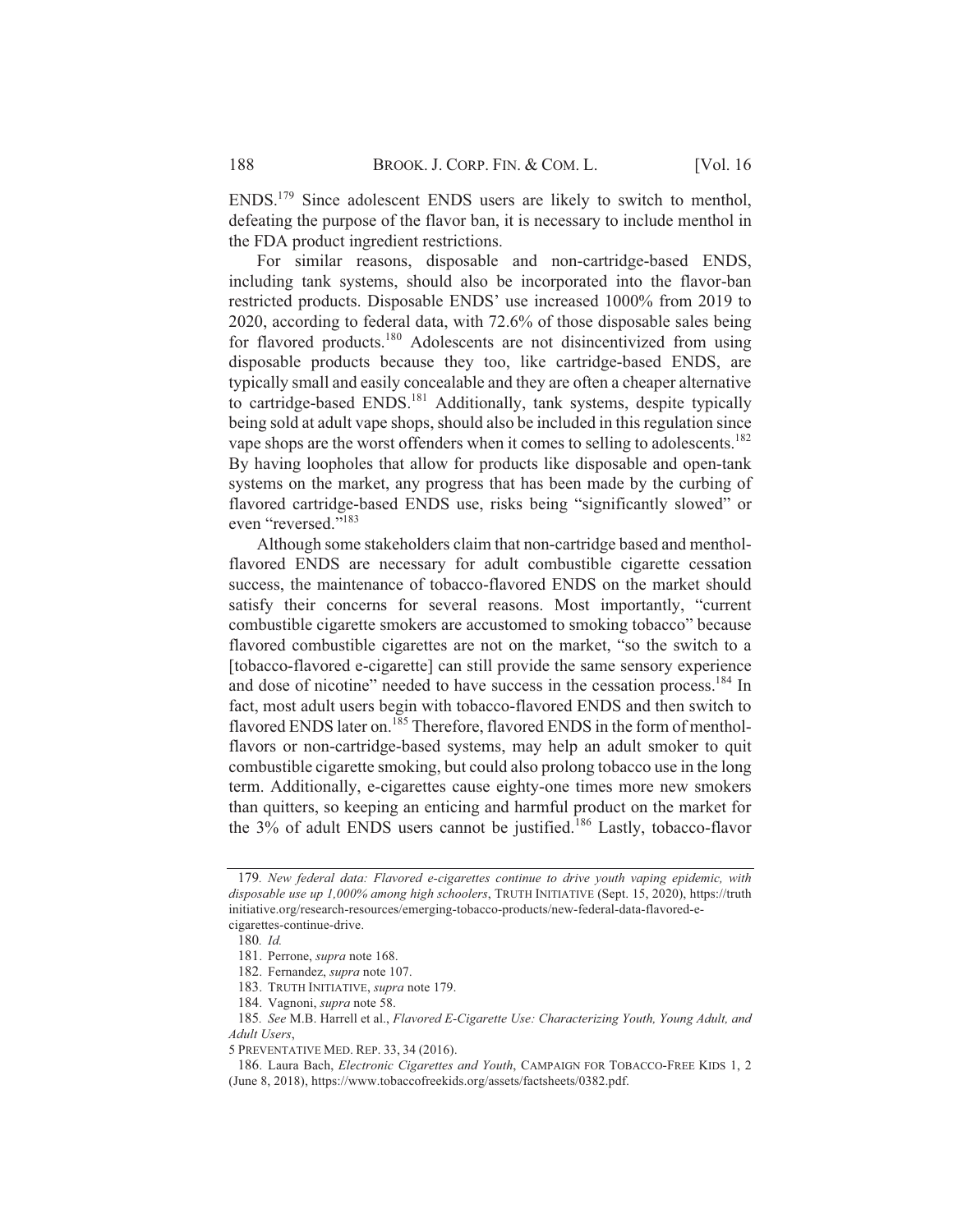being the only ENDS flavor on the market is likely to decrease usage among adolescents since "adult preference for tobacco-flavored ENDS is over triple that of youth."<sup>187</sup>

It is also necessary for this regulation *not* to have exceptions for vape shops, adult smoke shops, and other retailers, due to the circumvention tactics we have already seen by these parties with current flavor bans. For example, if the regulation made exceptions for vape or smoke shops, then convenience stores, such as the entrepreneurial Holiday Station store in Duluth, Minnesota, can merely build smoke shops within their stores to meet compliance standards.<sup>188</sup> Additionally, these extensive measures are necessary because if the FDA were not to take as strong a stance, and instead "[m]erely require [ed] brick and mortar retailers to invest in age-verification technology without providing any actual guidance or specific qualifications, " the FDA would allow for "a loophole for retailers to continue selling flavored e-cigarettes."<sup>189</sup> Lastly, any non-large manufacturers must be included in these regulations, so that the FDA can ensure that these products are completely removed from the market.

Additionally, the economic arguments that stakeholders pose in opposition to ENDS flavor bans are weak when juxtaposed to the health of America's youth and when compared to similar legislation concerning combustible cigarettes. First, the TCA gave the FDA "the authority to regulate the manufacture, marketing, and distribution of combustible cigarettes, combustible cigarette tobacco, roll-your-own (RYO) tobacco, and smokeless to bacco products to protect the public health and to reduce to bacco use by minors<sup>"190</sup> and so for the FDA to not use its power to stop this growing epidemic due to the fear of loss in tax revenue, would be irresponsible. Second, "almost 40 percent of high school users are using an e-cigarette on 20 or more days out of the month and almost a quarter of them use ecigarettes every day, indicating a strong dependence on nicotine among youth."<sup>191</sup> This dependence is problematic for a variety of reasons. Namely, "[e]xposure to nicotine during adolescence, which researchers describe as 'an age of explosive development of both emotional and cognitive sides of the mind,' increases the risk of developing memory and attention impairment, as well as a variety of mental and behavioral problems—major depressive

<sup>187.</sup> Vagnoni, *supra* note 58, at 304.

<sup>188.</sup> Brady Slater, Duluth businesses circumvent flavored tobacco ban, DULUTH NEWS TRIBUNE (Mar. 19, 2020), https://www.duluthnewstribune.com/news/government-and-politics/4587043duluth-businesses-circumvent-flavored-tobacco-ban.

<sup>189.</sup> Vagnoni, *supra* note 58, at 304.

<sup>190.</sup> GUIDANCE, supra note 28, at 3.

<sup>191.</sup> Youth Tobacco Use: Results from the National Youth Tobacco Survey, U.S. FOOD & DRUG ADMIN. (last updated Nov. 19, 2020), https://www.fda.gov/tobacco-products/youth-and-tobacco/ youth-tobacco-use-results-national-youth-tobacco-survey#1.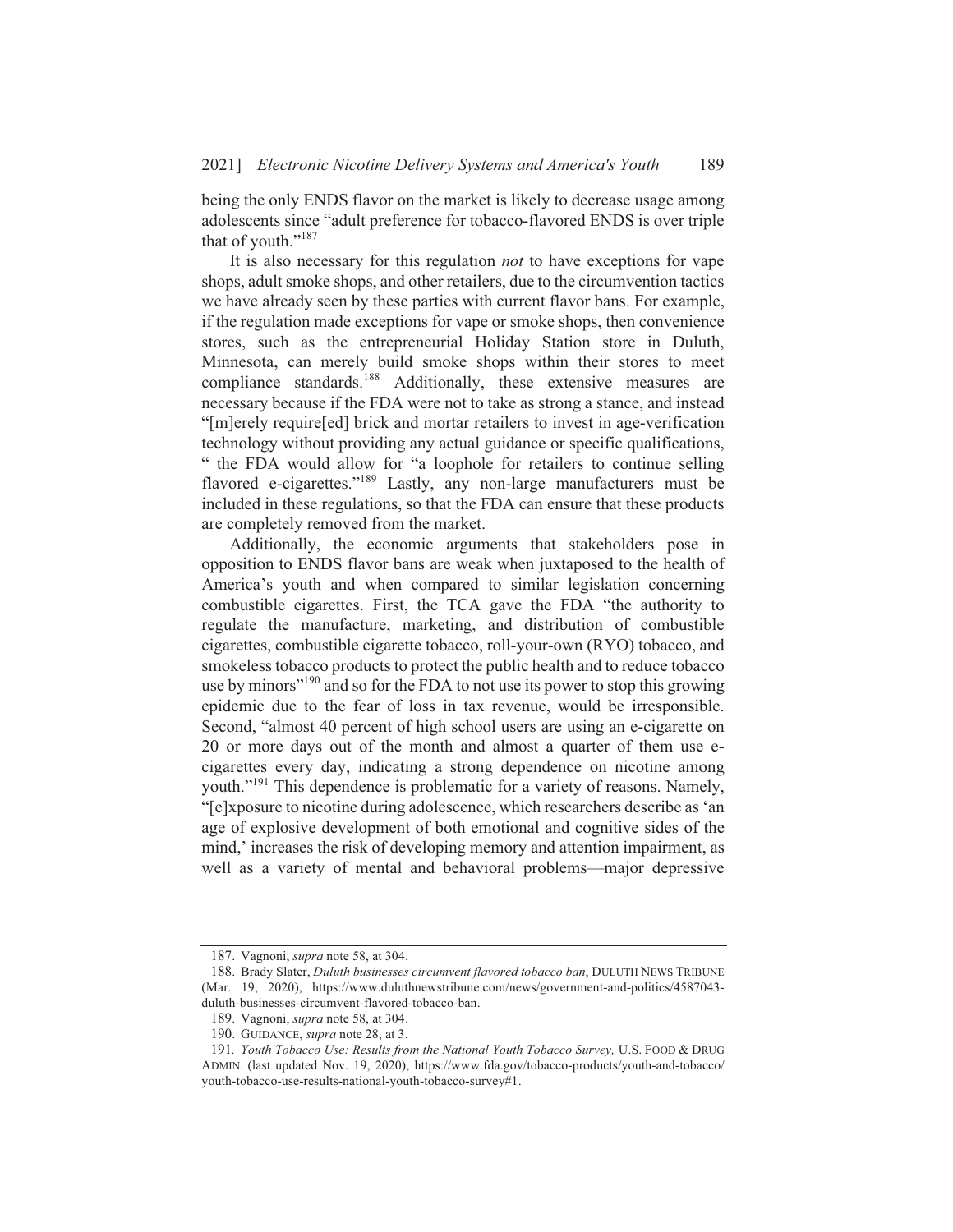disorder, agoraphobia, and panic disorder [included]."<sup>192</sup> These problems, in addition to the potential for "mysterious vaping-related illness"<sup>193</sup> or death, are enough of a moral reason, let alone an economic reason, to use every effort not only to stop this epidemic, but to reduce the amount of adolescent nicotine usage. Lastly, the FDA banned flavored, combustible cigarettes, with the exclusion of menthol-favored cigarettes in  $2009$ <sup>194</sup>. The FDA characterized this ban as "an important first step for responsible tobacco regulation to protect the American public, particularly children, from the dangers of combustible cigarettes—the product most responsible for tobacco-related death and disease in the United States."<sup>195</sup> Since the FDA has already used its power to ban flavored-cigarettes, it should do the same for all ENDS products. Additionally, since the FDA is considering now banning menthol-flavored cigarettes,<sup>196</sup> it is important it does the same for ENDS products. Due to the popularity of tobacco products today,  $197$  it is possible that flavored restrictions will not economically harm the tobacco industry as much as it claims since the sales for tobacco-flavored products will likely continue.

Lastly, due to the global COVID-19 pandemic effects on ENDS users, extensive regulations are more important than ever to protect America's youth. Opponents of flavor bans may argue that these ENDS/COVID-19 concerns are unwarranted because the FDA approved vaccines are "highly effective at preventing severe illness and death from COVID-19."<sup>198</sup> However, "scientists still don't know how long vaccine-induced protection will last," and they do not know "whether inoculations can block actual infection, or only prevent the onset of disease."<sup>199</sup>Even more worrisome is the low rates of fully vaccinated young people: as of July 2021, only 25 percent of young adults ages 12–15 were vaccinated and about 37% of 16–

<sup>192.</sup> Jenni Avins, *How to make sense of the vaping crisis*, *QUARTZ* (Oct. 4, 2019), https:// qz.com/1720450/will-flavor-bans-really-help-the-vaping-crisis/.

<sup>193.</sup> Id.

<sup>194.</sup> U.S. FOOD & DRUG ADMIN., supra note 20.

 $195.$  *Id.* 

<sup>196.</sup> Statement from FDA Commissioner Scott Gottlieb, M.D., on proposed new steps to protect youth by preventing access to flavored tobacco products and banning menthol in cigarettes, U.S. FOOD & DRUG ADMIN. (Nov. 15, 2020), https://www.fda.gov/news-events/press-announcements/ statement-fda-commissioner-scott-gottlieb-md-proposed-new-steps-protect-youth-preventingaccess.

<sup>197.</sup> See 50.6 Million U.S. Adults Currently Use Tobacco Products, CTRS. FOR DISEASE CONTROL & PREVENTION (Nov 19, 2020), https://www.cdc.gov/media/releases/2020/p1119millions-use-tobacco.html.

<sup>198.</sup> Kathy Katella, 5 Things Everyone Should Know About the Coronavirus Outbreak, YALE MED. (Dec. 18, 2020), https://www.yalemedicine.org/news/2019-novel-coronavirus.

<sup>199.</sup> Marlene Cimons, Reports of two promising Covid-19 vaccines don't mean we 'magically,' quickly return to normal, WASH. POST (Nov. 21, 2020), https://www.washingtonpost.com/health/ covid-vaccine-masks-normal-life/2020/11/20/b4ed16c8-2922-11eb-9b14-ad872157ebc9\_story